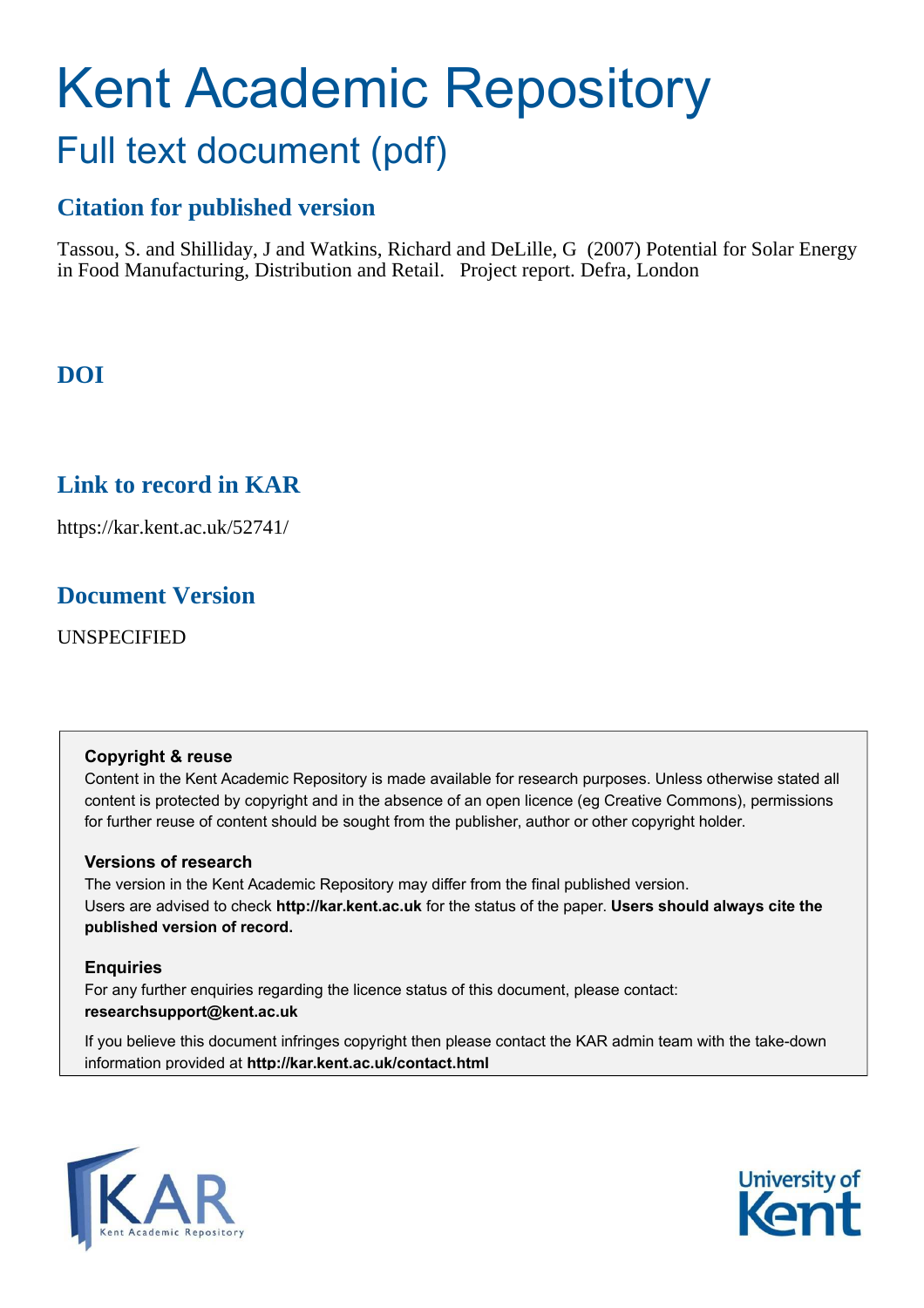General enquiries on this form should be made to: Defra, Science Directorate, Management Support and Finance Team, Telephone No. 020 7238 1612 E-mail: research.competitions@defra.gsi.gov.uk

## **SID 5 Research Project Final Report**



#### **Note**

 In line with the Freedom of Information Act 2000, Defra aims to place the results of its completed research projects in the public domain wherever possible. The SID 5 (Research Project Final Report) is designed to capture the information on the results and outputs of Defra-funded research in a format that is easily publishable through the Defra website. A SID 5 must be completed for all projects.

 A SID 5A form must be completed where a project is paid on a monthly basis or against quarterly invoices. No SID 5A is required where payments are made at milestone points. When a SID 5A is required, no SID 5 form will be accepted without the accompanying SID 5A.

This form is in Word format and the boxes may be expanded or reduced, as appropriate.

#### **ACCESS TO INFORMATION**

 The information collected on this form will be stored electronically and may be sent to any part of Defra, or to individual researchers or organisations outside Defra for the purposes of reviewing the project. Defra may also disclose the information to any outside organisation acting as an agent authorised by Defra to process final research reports on its behalf. Defra intends to publish this form on its website, unless there are strong reasons not to, which fully comply with exemptions under the Environmental Information Regulations or the Freedom of Information Act 2000.

 Defra may be required to release information, including personal data and commercial information, on request under the Environmental Information Regulations or the Freedom of Information Act 2000. However, Defra will not permit any unwarranted breach of confidentiality or act in contravention of its obligations under the Data Protection Act 1998. Defra or its appointed agents may use the name, address or other details on your form to contact you in connection with occasional customer research aimed at improving the processes through which Defra works with its contractors.

## **Project identification**

1. Defra Project code | AC0405

2. Project title

Potential for Solar Energy in Food Manufacturing, Distribution and Retrail

| 3. | Contractor<br>organisation(s) |            | <b>Brunel University</b><br>Uxbridge, Middlesex<br>UB8 3PH |   |                  |
|----|-------------------------------|------------|------------------------------------------------------------|---|------------------|
|    | 4. Total Defra project costs  |            |                                                            | £ | 55,000           |
|    | 5. Project:                   | start date |                                                            |   | 01 April 2006    |
|    |                               |            |                                                            |   |                  |
|    |                               |            | end date                                                   |   | 31 December 2007 |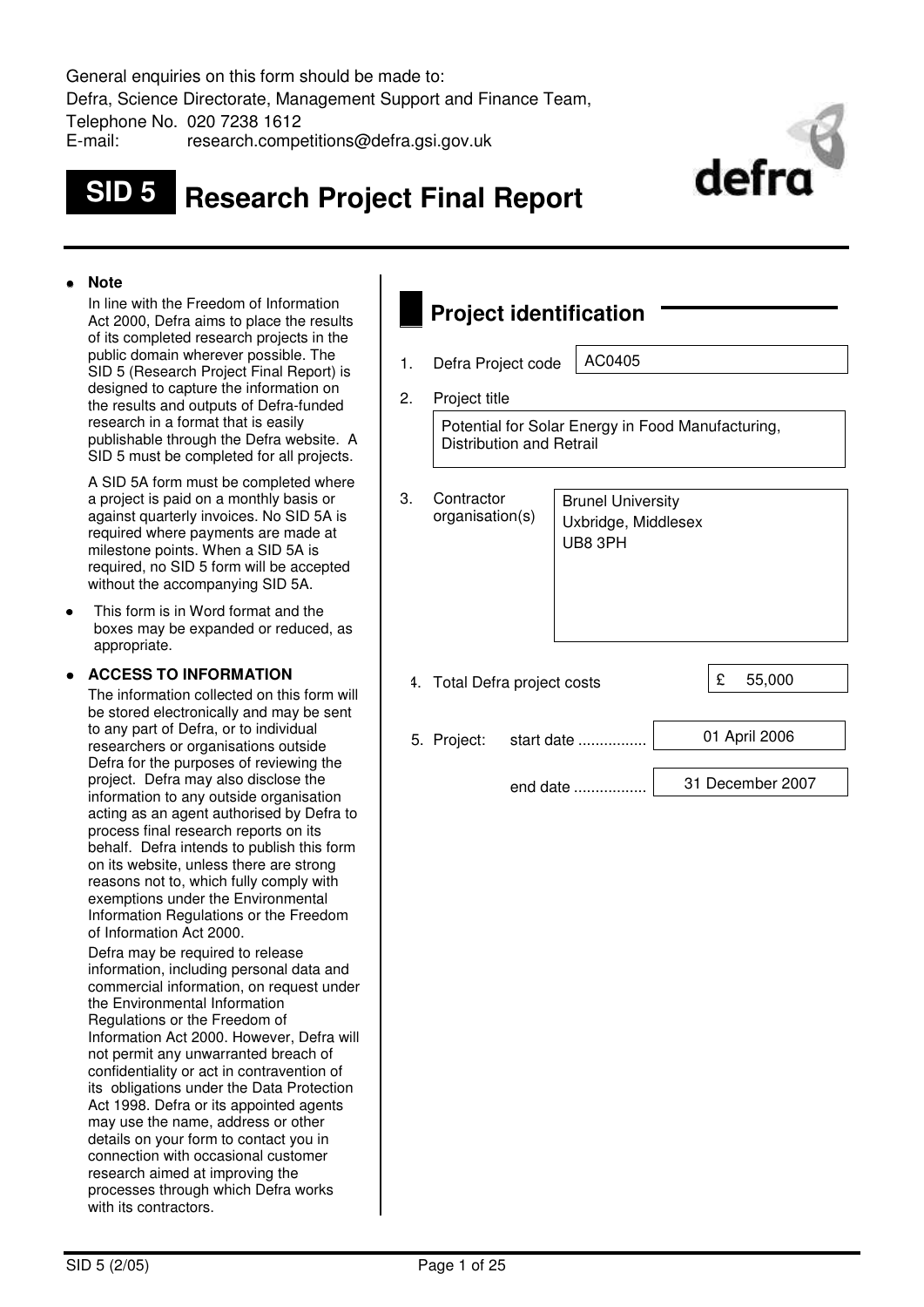6. It is Defra"s intention to publish this form.

Please confirm your agreement to do so. ...................................................................................**YES NO** 

(a) When preparing SID 5s contractors should bear in mind that Defra intends that they be made public. They should be written in a clear and concise manner and represent a full account of the research project which someone not closely associated with the project can follow.

 Defra recognises that in a small minority of cases there may be information, such as intellectual property or commercially confidential data, used in or generated by the research project, which should not be disclosed. In these cases, such information should be detailed in a separate annex (not to be published) so that the SID 5 can be placed in the public domain. Where it is impossible to complete the Final Report without including references to any sensitive or confidential data, the information should be included and section (b) completed. NB: only in exceptional circumstances will Defra expect contractors to give a "No" answer.

 In all cases, reasons for withholding information must be fully in line with exemptions under the Environmental Information Regulations or the Freedom of Information Act 2000.

(b) If you have answered NO, please explain why the Final report should not be released into public domain

### **Executive Summary**

7. The executive summary must not exceed 2 sides in total of A4 and should be understandable to the intelligent non-scientist. It should cover the main objectives, methods and findings of the research, together with any other significant events and options for new work.

The overall aim of the study was to assess the potential for increasing the use of solar energy in the food sector. For comparative purposes the study also included an assessment of the benefits that could arise from the use of other renewable energy sources, and the potential for more effective use of energy in food retail and distribution. Specific objectives were to*: i) establish the current state of the art in relevant available solar technology; ii) identify the barriers for the adoption of solar technology; iii) assess the potential for solar energy capture; iv) appraise the potential of alternative relevant technologies for providing renewable energy; v) assess the benefits from energy saving technologies; vi) compare the alternative strategies for the next 5-10 years and vii) Consider the merits of specific research programmes on solar energy and energy conservation in the food sector.* 

To obtain the views of the main stakeholders in the relevant food and energy sectors on the opportunities and barriers to the adoption of solar energy and other renewable energy technologies by the food industry, personal interviews and structured questionnaires tailored to the main stakeholders (supermarkets, consultants for supermarket design; energy and equipment suppliers) were used. The main findings from the questionnaires and interviews are:

- Key personnel in supermarkets and engineers involved in the design of supermarkets are aware of the potential contribution of renewable energy technologies and other energy conservation measures to energy conservation and environmental impact reduction in the food industry. A number of supermarket chains have implemented such technologies at pilot scale to gain operating experience, and more importantly, for marketing reasons, to gain competitive advantage through a green image.
- From installations to date in the UK the most notable are a 600 kW wind turbine at a Sainsbury"s distribution centre in East Kilbride and a 60 kWp photovoltaic array at a Tesco store in Swansea.
- The main barrier to the application of renewable energy technologies in the food sector is the capital cost. Even though significant progress has been made towards the improvement of the energy conversion efficiencies of photovoltaic technologies (PVs) and reduction in their cost, payback periods are still far too long, for them to become attractive to the food industry.
- Wind energy can be more attractive than PVs in areas of high wind speed. Apart from relatively high cost, the main barrier to the wide application of wind turbines for local power generation is planning restrictions. This technology is more attractive for application in food distribution centres that are normally located outside build-up areas where planning restrictions can be less severe than in urban areas. In these applications it is likely that preference will be for large wind turbines of more than 1.0 MW power generation capacity as the cost of generation per unit power reduces with the size of the turbine.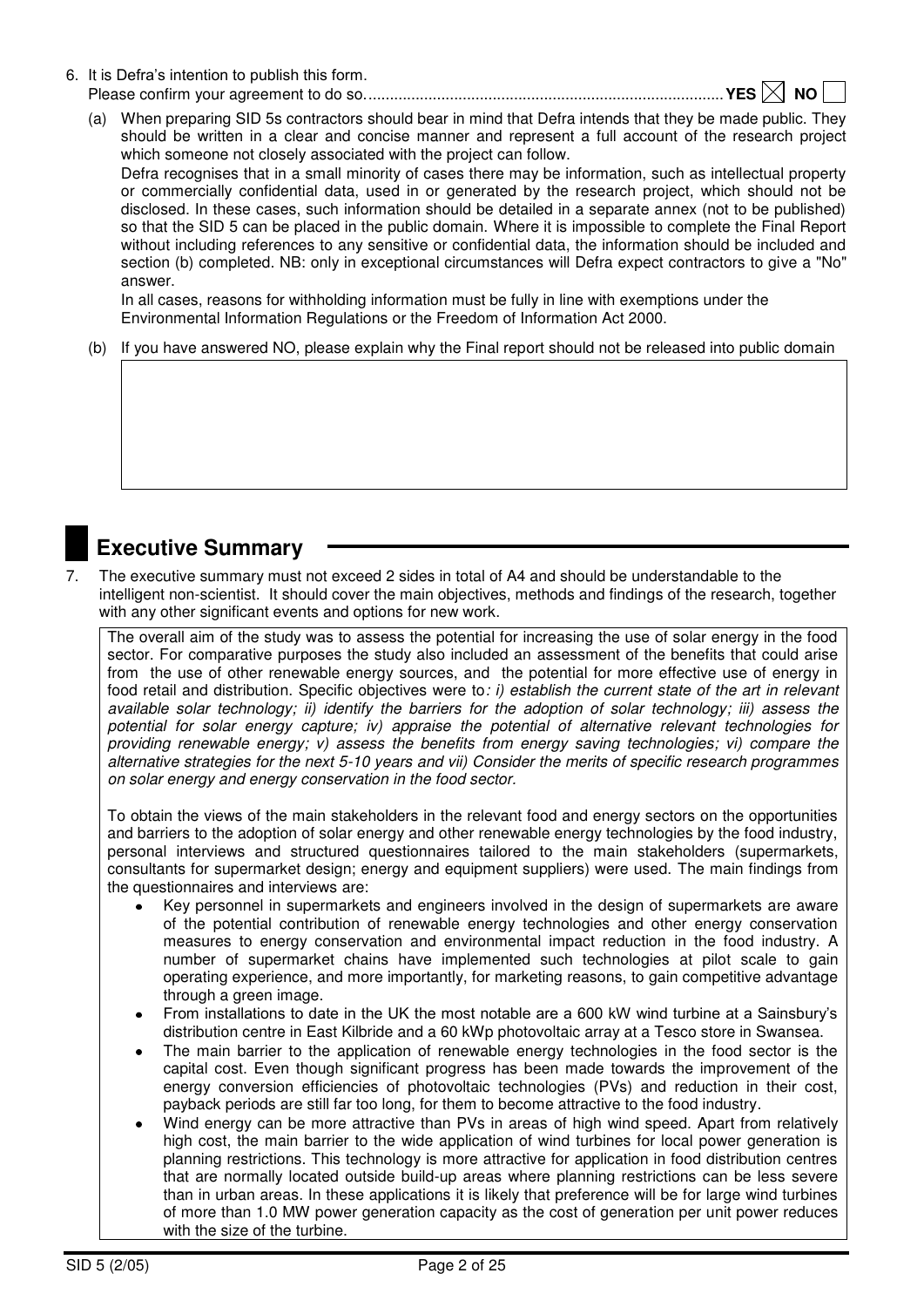Analysis using a case study in a retail store employing design features for the utilisation of solar energy in the form of daylighting has shown that there is significant potential to reduce energy consumption in retail food stores through the use of daylighting. Main barriers to the wider application of daylighting is the requirement to satisfy the new building regulations in terms of the overall thermal performance of the building fabric, the high cost of the first store design to incorporate daylighting and the requirement to have consistent levels of illumination on certain types of food and non food products. Integration of daylighting with artificial lighting should be able to satisfy both energy and merchandising requirements at acceptable additional capital cost.

In the UK, with over 6000 large supermarkets of average sales area of 15000 ft<sup>2</sup> (1400 m<sup>2</sup>), 9000 petrol station forecourts and around 140 large distribution centres there is the potential for annual generation of over 500 GWh or 0.5 TWh of electrical power using PV. The total UK annual electrical energy consumption in supermarkets and forecourts is estimated to be around 12 TWh indicating that PVs have the potential to generate around 5% of the electrical energy requirements of the food retail and distribution industry. At current PV installed prices, however, and PV array efficiencies of around 15% the payback period of PVs are far too long to make them economically attractive to the industry. For a 3% annual electricity price increase, the payback period of a 20 kWp PV array will be around 65 years, reducing to 30 years for an annual increase of 10%. If a 50% government grant is provided towards the capital cost of the installation, for a 3% annual grid electricity price increase, the payback period for the array will be around 40 years, reducing to around 20 years for a 10% annual electricity price increase. In 5 to 10 years time, assuming capital costs remain constant, an array with an efficiency of 30% will have a payback period of 40 years if the annual electricity price increase is 3% and 20 years if the electricity price increase is 10%.

The payback period of a 80 kWp wind turbine was found to be around 13 years for a 3% annual grid electricity price increase and 10 years for a 10% increase. The cost of wind turbines per kWh electricity generation capacity reduces as the size of the turbine increases. This makes them attractive in applications with high electrical loads such as distribution centres in rural or semi-rural areas where planning restrictions are also less severe.

Comparison of renewable energy technologies with energy conservation measures in retail food stores has shown that with current energy prices and the absence of government legislation that makes the installation of renewable technologies mandatory, reduction of the energy consumption of refrigeration equipment and artificial lighting are much more economically attractive. However, as the potential to increase further refrigeration and lighting efficiency at reasonable cost is exhausted, further reduction of the carbon footprint of supermarkets and other food facilities could be achieved through:

- better integration and control of current technologies;
- ii) technological developments and radical approaches to merchandising;
- iii) improvement of the performance of renewable technologies and their optimum integration within the building structure, for example, application of transparent PV modules into appropriately oriented supermarket façades to replace conventional glazing. Consideration should be given to potential reduction of structural costs over conventional roof mounted PVs; impact on daylighting; integration of daylighting and artificial lighting to achieve required lighting levels at minimum running costs.
- iv) evaluation and integration of renewables such as solar, wind, biomass and other low carbon technologies such as CHP, tri-generation, ground source heat pumps within the context of overall thermal energy management and environmental control of the food facility.

To achieve these objectives, a concerted research and development effort, funded by the food industry and the government, is required in all of the above areas.

A study to investigate the potential for solar capture and use in the food distribution sector has shown that:

- It is feasible to use photovoltaics to power the refrigeration systems of food distribution vehicles. The use of PV systems will be more suitable for vehicles with relatively low refrigeration requirements, for example, vehicles used for the distribution of chilled foods and for short journeys. For the transport of frozen foods that require higher refrigeration power requirements, hybrid systems (diesel/solar) could be considered. The use of solar energy becomes more effective as the refrigeration power requirements are reduced. Within the requirements of the ATP agreement this can be achieved through the use of vacuum insulation.
- A number of alternative approaches that have potential to reduce energy consumption in refrigerated food distribution have been identified, such as the use of the heat from the engine and the exhaust gases to power thermally driven refrigeration systems and integration of conventional and thermally driven refrigeration technologies with solar energy and thermal storage. More work is required to assess the potential, life cycle cost and environmental impacts and research and development needs to bring the most promising of these technologies to the market.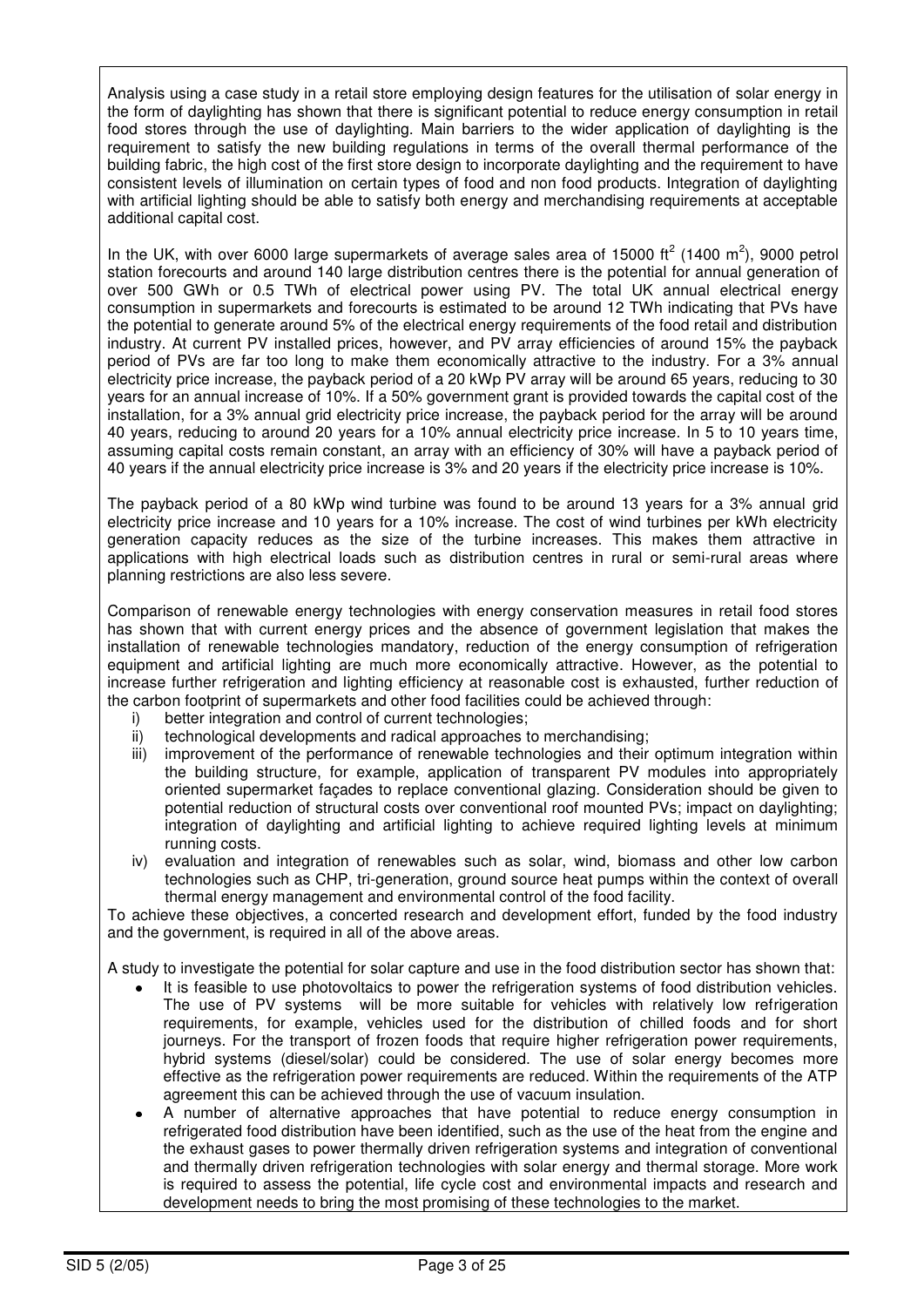## **Project Report to Defra**

- 8. As a guide this report should be no longer than 20 sides of A4. This report is to provide Defra with details of the outputs of the research project for internal purposes; to meet the terms of the contract; and to allow Defra to publish details of the outputs to meet Environmental Information Regulation or Freedom of Information obligations. This short report to Defra does not preclude contractors from also seeking to publish a full, formal scientific report/paper in an appropriate scientific or other journal/publication. Indeed, Defra actively encourages such publications as part of the contract terms. The report to Defra should include:
	- the scientific objectives as set out in the contract;
	- the extent to which the objectives set out in the contract have been met;
	- details of methods used and the results obtained, including statistical analysis (if appropriate);
	- a discussion of the results and their reliability;
	- the main implications of the findings;
	- possible future work; and
	- any action resulting from the research (e.g. IP, Knowledge Transfer).

#### **Aims**

The overall aim of the study was to assess the potential for increasing the use of solar energy in the food distribution and retail sectors. For comparative purposes the study also includes an assessment of the benefits that could arise from the use of other renewable energy sources, and the potential for more effective use of energy. Opportunities are also identified for research into improving or providing new energy saving technologies.

#### *Objective 01: To establish current state of the art in relevant available solar technology*

#### **1.1 Abstract**

A detailed literature search of photovoltaic electricity generation has been carried out and its application to food retail, storage and distribution has been reviewed. Details of this review are given below.

#### **1.2 Photovoltaics**

#### **1.2.1 Introduction**

Photovoltaics (PVs), is the term used for all technologies which convert incident light directly into electricity by a semiconductor junction device. Photovoltaic cells are the smallest unit in a PV power producing system, typically available in different square sizes between 12.5 and 20 cm [1]. A single solar cell has an output voltage of about 0.6 V, i.e. for a common pn junction, and a maximum power output of 2-3 W under standard conditions. (Standard Test Conditions, STC, are widely used to measure the nominal output power of photovoltaic cells or modules. The irradiance level is 1000 W/m<sup>2</sup>, and cell or module junction temperature of  $25^{\circ}$ C.)

The electrical capacity of PV cells and modules is given in Watt peak (Wp) and represents the maximum output power of the considered device under STC . The maximum output current is directly linked to the area, but depends, also, on several parameters such as the junction"s temperature, the intensity of the incident radiation and the spectral composition of the incident radiation. The output power of a silicon-based PV device usually decreases by 0.4%-0.5% when the temperature increases by 1°C. To provide useful power, PV cells are connected together and encapsulated between a transparent front and backing material, usually polymer or glass, so that they can be protected against mechanical strains, impacts and humidity. The ensemble so obtained is called a PV module, or PV panel, and usually has a guaranteed lifetime of between 20 and 30 years. A complete PV system normally comprises a number of modules making a PV array. A PV system also requires several additional components such as support structures, wiring, conversion and control devices. Inverters are needed for grid connected systems and most off-grid systems to convert the energy from DC to AC. Off-grid systems also require storage batteries and charge controllers. The majority of PV devices are currently made of silicon in different internal structures, but alternative thin-film technologies, such as gallium arsenide or cadmium telluride, have also been commercialized over the past few years [2]. Table 1 gives details of current state of the art PV technologies including current and projected efficiencies.

#### **1.2.2 Market Trends**

The cumulative installed PV capacity in the IEA (International Energy Agency) PVPS countries is reported every year. The total PV power installed has shown annual growth rates of between 35% and 42 % since 2000 [1]. At the end of 2004, the cumulative PV capacity in the IEA PVPS countries was around 2.6 GWp. It is reported that the worldwide cumulative installed solar PV electricity generating capacity expanded by 39% in 2005 and now the total capacity exceeds 5 GWp [3]. In the European Union, 645 MWp of solar modules were installed in 2005 giving a cumulative capacity of 1.8 GWp. Grid-connected applications (solar roofs, facades and power plants) represent nearly 99% of the EU PV power. More than 85% of the 2005 installed capacity was in Germany. This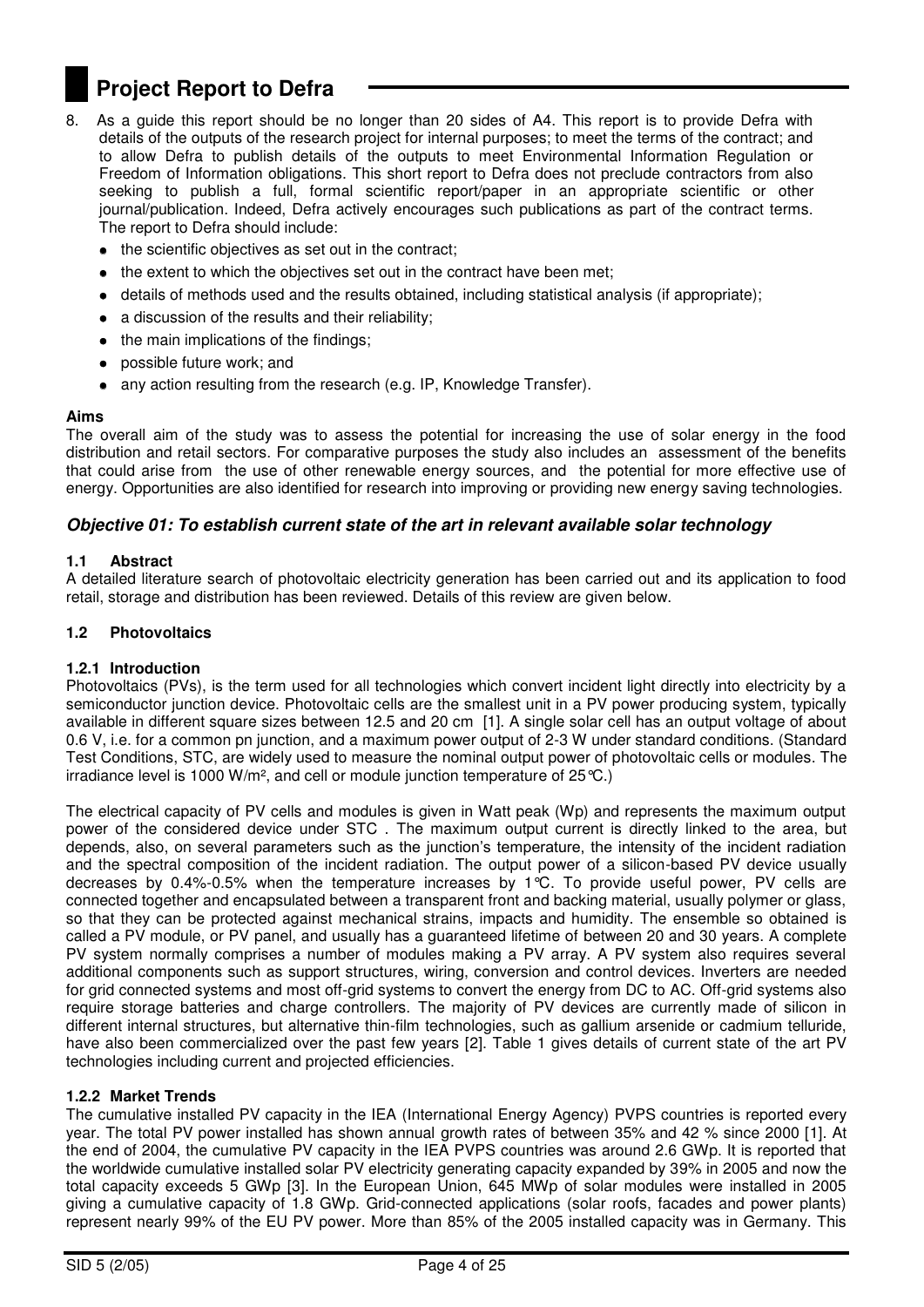was driven by incentives within the renewable energies legislation programme which guarantees a purchase price for PV generated electricity between 0.457 and 0.624 €/kWh and an annual increase of 5% for a period of 20 years. Similar incentives to Germany have also been introduced in Spain and Italy [3].

In the UK there has been a significant increase in the annual installed PV generation capacity over the past few years helped primarily by the introduction of a Major Demonstration Programme in 2002. This programme, which ended in March 2006, provided more than £26 million of funding for 1200 domestic and 180 commercial installations and helped increase the cumulative installed capacity from 4.1 MWp in 2002 to 10.7 MWp in 2005. The funding covered between 40% and 50% of the installed cost of the PV systems [4]. The demonstration programme has, since 1<sup>st</sup> April 2006, been replaced by the DTI's low carbon buildings programme that is providing grants for micro-generation technologies for householders, community organisations, schools, the public sector and businesses.

#### **1.2.3 Price Trends**

It is quite difficult to give a generic price for PV solar modules and systems, since this depends on several factors such as system size, location, grid connection and technical specifications. The price of PV modules and systems decreased strongly until 2004 but has begun increasing slightly over the last two years due to the present shortage of silicon. In 2003, module prices in the UK were typically in the range £2.5-3.7 per watt peak for reasonable volume orders [1]. For small orders (just a few modules), the average price was £3.8 per watt peak. Module prices today are similar to the 2003 prices. Turnkey prices of typical PV applications in 2003 were in the range £5.2-£10/Wp for off-grid systems. For grid connected systems prices were £4.3-£12.8/Wp for domestic systems of 1.0 to 3.0 kWp capacity, £4.4-£6.6/Wp for commercial systems up to 10 kWp capacity and £7-£13.1/Wp for building integrated PV applications [1].

A reasonable estimate is £5/Wp for a 2.5 kWp domestic installation and £4/Wp for a 40 kWp commercial installation.

|                                           | <b>Technology</b><br>(basis) | <b>Maximum</b><br><b>Cell</b><br><b>Efficiency</b><br>$(\%)$ | <b>Maximum</b><br><b>Module</b><br><b>Efficiency</b><br>$(\%)$ | <b>Efficiency of</b><br>available<br>modules (%) | <b>Efficiencies</b><br>expected by<br>2010 (2020) |
|-------------------------------------------|------------------------------|--------------------------------------------------------------|----------------------------------------------------------------|--------------------------------------------------|---------------------------------------------------|
| <b>Multicrystalline</b><br><b>Silicon</b> | mc-Si                        | 20.3                                                         | 15.3                                                           | $10-14.5$                                        | 18 (20)%                                          |
| <b>Silicon Ribbon</b>                     | Ribbon Si                    |                                                              |                                                                | $10-12.5$                                        | 17 (19)%                                          |
| Monocrystalline<br><b>Silicon</b>         | sc-Si                        | 24.7                                                         | 22.7                                                           | $10 - 16$                                        | 20 (22)%                                          |
|                                           | HIT                          | 21                                                           | 18.4                                                           | $15 - 17$                                        |                                                   |
| <b>Amorphous</b><br><b>Silicon</b>        | a-Si                         | 10.1<br>single junction                                      | 10.4<br>triple junction                                        | $4-9$                                            | 10-12 (15)%                                       |
| Microcrystalline<br><b>Silicon</b>        | a-Si/µc-Si                   | 11.7 (submodule)                                             |                                                                |                                                  |                                                   |
| <b>Admium</b><br><b>Telluride</b>         | CdTe                         | 16.5                                                         | 10.7                                                           | $6-9$                                            |                                                   |
|                                           | <b>CIS</b>                   | 18.4                                                         | 13.4                                                           | $9 - 10.5$                                       |                                                   |
| Gallium<br><b>Arsenide</b>                | GaAs<br>multijunction        | 37.9                                                         |                                                                |                                                  | 45%                                               |

#### **Table 1: State of the art PV details [2,5,6,7,8]**

According to EPIA (European Photovoltaic Industry Association), small off-grid PV systems in the kW range are more cost-effective than systems using pure diesel generators [6]. Larger PV hybrid systems (5-30kW) using diesel generator are also less expensive than pure diesel powered systems because of the high life cost of a diesel generator set making costs reach 0.4-0.6€/kWh. Regarding grid-connected systems, EPIA expects prices to decrease from about 6 €/Wp to 3-4 €/Wp by 2010 for small integrated rooftop systems. Grid connected systems are expected to eventually become price competitive with conventional power generation by 2020. The capital costs of small grid connected PV installations (a few kWp) in the UK is expected to decrease from £5/Wp in 2005 to about ┾1/Wp in 2025 [10].The geographical location of a PV installation, on which the annual irradiation depends, directly influences the generating costs. EPIA estimates that, in 2000, the cost of solar energy was 0.6 €/kWp in Germany but only 0.3 €/kWp in Spain for a similar installation. PV is expected to become costcompetitive with conventional power sources by 2010 in Southern Europe, and by 2020-2025 in Germany. In the UK, it should happen circa 2030-2040 for domestic applications.

#### **1.3 Solar Thermal Energy**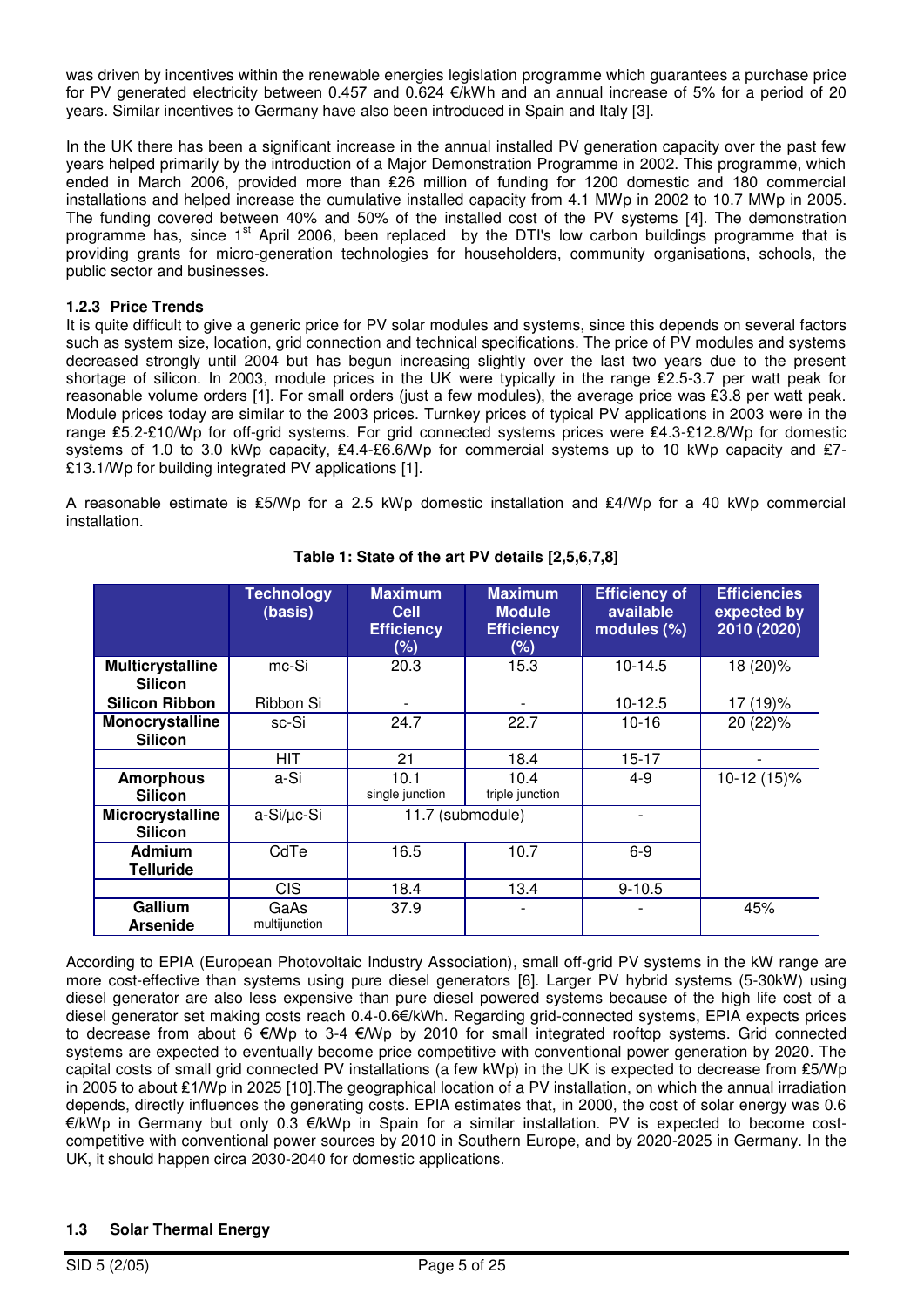There are several types of solar collector that can be used to heat liquids. Selection of a solar collector type will depend on the local climate and the temperature of the application being considered. The most common types of collector for smaller scale applications are the non-concentrating flat plate and evacuated tube collectors. The market development of flat plate and evacuated tube collectors has shown an annual increase over the years 1999 – 2004 of 25% in China and Taiwan, 19% in Australia and New Zealand and 13% in Europe. The annual collector yield of all solar thermal systems in the 41 countries participating in the IEA SHC (Solar Heating and Cooling) programme was 58,117 GWh at the end of 2004, equivalent to the avoidance of 25.4 million tonnes of  $CO<sub>2</sub>$  [10].

In 2005, the total number of solar thermal installations in the UK was 78,470 at an estimated cost of £358 million. This is the largest microgeneration industry in the UK by far, but considering most of the solar hot water systems were installed pre 2000, the growth of installations in the last five years was minimal compared to other micro generation technologies. Solar thermal systems are most cost effective at replacing electric water heating systems [10].Investment costs of solar thermal systems consist of the cost of hardware (collector, tank, piping and where appropriate the control unit and pump) and the cost of installation. Solar thermal systems are sold in a wide range of sizes and applications, and the cost of the hardware therefore varies substantially. This also depends on quality criteria. The cost of installation also varies depending on the timing of installation: it is much cheaper to install a solar thermal system during the construction or refurbishment of a building than at a later time. For small systems, installation typically accounts for 20%-30% of the total investment costs.The total cost of a typical solar domestic hot water system for a one-family dwelling is in the range of £500-£3500. The system price for large collector fields (thousands of square meters), as used for industrial process heat or district heating, is approximately £175/m<sup>2</sup>.The initial investment constitutes by far the largest part of heat production costs [12]. Modern, good-quality solar thermal systems have a lifetime of 20-25 years with very low maintenance requirements. As with investment costs the final heat production costs vary greatly depending on the type and size of the system, the location, the timing of the installation and several other factors [12]. Annual operation and maintenance costs are usually below 1% of the investment. The simplest systems hardly require any maintenance, but, more complex systems need regular monitoring and some maintenance to maintain peak performance throughout their lifetime.

#### **1.4 Wind Energy**

Wind turbines can produce electricity by using the natural power of the wind to drive a generator. The technology is developing fast and turbines are becoming cheaper and more powerful. Currently, Europe is at the hub of this high tech industry. At the end of 2005 the total power generated by wind turbines in the EU (25 countries) totalled 40,504 MW of electricity an increase of 15.14 % over 2004 [13]. The top 5 European countries produce 85.5 % of total power output of the EU25. The UK has excellent wind power potential as the wind speeds available are some of the highest in Europe. Installed capacity in the UK in 2004 was 1353 MW which represented only 3.3% of the total installed capacity in the EU.

Research and development of wind turbine design has been ongoing for many years, increasing the efficiency of the turbine though research into new construction materials, increased generator efficiency, blade design, grid integration and minimising the impact of the turbine on the surrounding environment. The total installation cost of wind turbines can be expressed as a function of the wind system's rated electrical capacity. A grid-connected residential-scale system (1-10 kW) generally costs between £2,400 and £5000 per installed kilowatt. A mediumscale, commercial system (10-100 kW) is more cost-effective, costing between £900 and £2000 per kilowatt. Large-scale systems of greater than l00 kW capacity, cost in the range of £600 to £1500 per kilowatt, with the lowest costs achieved when multiple units are installed at one location. In general, costs per kW capacity decrease as machine capacity increases [13].

#### **1.5 Biomass**

Biomass is a collective term for all plant and animal material. A number of different forms of biomass can be burned or digested to produce energy. Examples include wood, straw, poultry litter and energy crops such as willow and poplar grown on short rotation coppice and miscanthus. Biomass is a very versatile material and can be used to produce heat (for space and water heating), electricity and a combination of heat and power (electricity). Biomass utilised by well-developed technologies can result in very low emissions compared to fossil fuels, and if grown sustainably can have a zero contribution to net carbon dioxide release. The ash content of biomass is much lower than that of coal, and is generally free from heavy metals, allowing environmentally friendly uses for the ash, such as soil conditioner, instead of landfill. Over the last few years considerable progress has been made in the use of biomass for thermal energy production. Biomass can also be used for electricity production and is expected to play an important role in meeting the EU"s goal as set out in a White Paper and Directive to have 22% of electricity consumption from renewable energy sources by 2010 [14]. This is equivalent to 20,000 MWe biomass fired CHP capacity [15].

CHP (Combined Heat and Power) is the simultaneous generation of electrical power and heat in a single process. CHP can be substantially more energy efficient, more than 2 times, compared to separate generation of electricity and thermal energy because the heat that is normally wasted in conventional generation is recovered and can be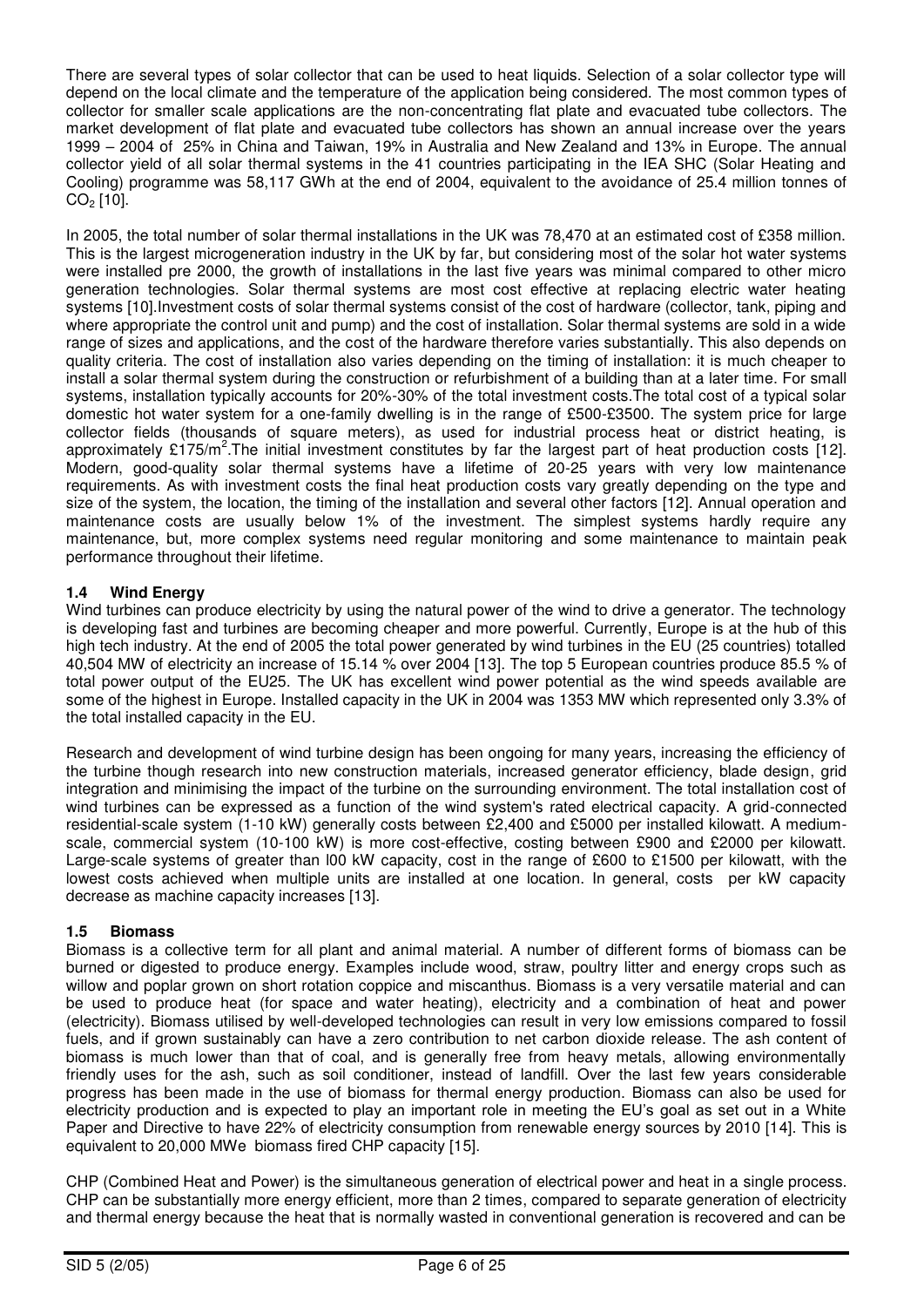used for heating or cooling or for both heating and cooling (tri-generation). The higher efficiency of CHP systems can lead to significant reductions in  $CO<sub>2</sub>$  emissions. The potential advantages of CHP systems over conventional separate generation of electrical power and heat, is leading to increasing applications of the technology to industrial processes and commercial buildings. CHP plants are currently available in a variety of capacities and can make use of a variety of fuels such as coal, light fuel oils, natural gas, waste fuels and solid or gaseous biomass. The prime mover can be of a variety of forms such as steam turbine, gas turbine of the open or closed loop type, combined cycle gas/steam turbines, reciprocating internal combustion engines, Stirling engines and fuel cells [18]. In recent years, development of micro-turbines with low emissions and fuel cells that have practically zero emissions, have started to present attractive solutions in the range 1.0 kWe to 1.0 MWe CHP plant. Table 2 gives current and future costs and efficiencies of biomass power generation technologies.

| Table 2: Costs of biomass power generation technologies |
|---------------------------------------------------------|
|                                                         |

| Power generation<br>technology                    | Capital cost<br>£/kWe (2002) | Capital cost<br>£/kWe (2020) | Electrical efficiency (%)         |
|---------------------------------------------------|------------------------------|------------------------------|-----------------------------------|
| Grate/fluid bed boiler<br>+steam turbine          | 1000 - 1750                  | 1000 - 1750                  | $20\% - 40\%$<br>$\geq 10$ MWe    |
| Gasification+diesel<br>engine or gas turbine      | 1000 - 1750                  | 750 - 1250                   | $20\% - 30\%$<br>50 kWe - 300 MWe |
| Gasification $+$<br>combined cycle                | $3500 - 4500$                | 750 - 1500                   | 40%-50%<br>(30 MWe -100 MWe)      |
| Wet biomass<br>$digestion + engine$ or<br>turbine | 1250 - 3500                  | 1250 - 3500                  | $25\% - 35\%$                     |

#### *Objective 02: Identify the barriers for the adoption of solar technology*

#### *2.1 Abstract*

The real and perceived barriers to the uptake of solar energy technology options were investigated. This was done by obtaining the views of stakeholders by structured interviews and questionnaires. The stakeholders were categorised as follows:

- Supermarkets and other smaller food retailers and consultants used for supermarket design
- Energy Suppliers

The results for each stakeholder group are summarised below:

#### **2.2 Food Retailers and Store Designers**

#### **2.2.1 PVs**

A small percentage of the supermarket chains interviewed currently use solar PV at a small pilot scale for the following purposes:

- To illuminate external store advertising signs.  $\bullet$
- One supermarket chain recently installed a 60 kW solar array on the roof
- A small number of supermarket chains installed PV arrays on a petrol station canopies.

Most large supermarket chains have considered the use of solar PV. However, under current conditions of cost and financial incentives, any plans to use solar PV in the future were on a small scale limited to using solar PV to power car park signage or ticket machines.

#### **Attractions**

Retailers and store designers saw the following attractions to PV. *Public Relations* 

 The use of solar PV was considered to be a major attraction for public relations in applications where the PV panels could be seen by the public as it helped give supermarkets a "Green image". However, as many panels are located on the roof they cannot be in direct view of the public, which creates difficulties in justifying the PR value of investing in solar PV. This problem can be overcome to a certain extent by integrating PV in the façade of the supermarket provided it has the appropriate orientation.

*Energy Savings Potential* 

 The energy saving potential of PV was identified as a major attraction when compared to the rising energy costs in the UK.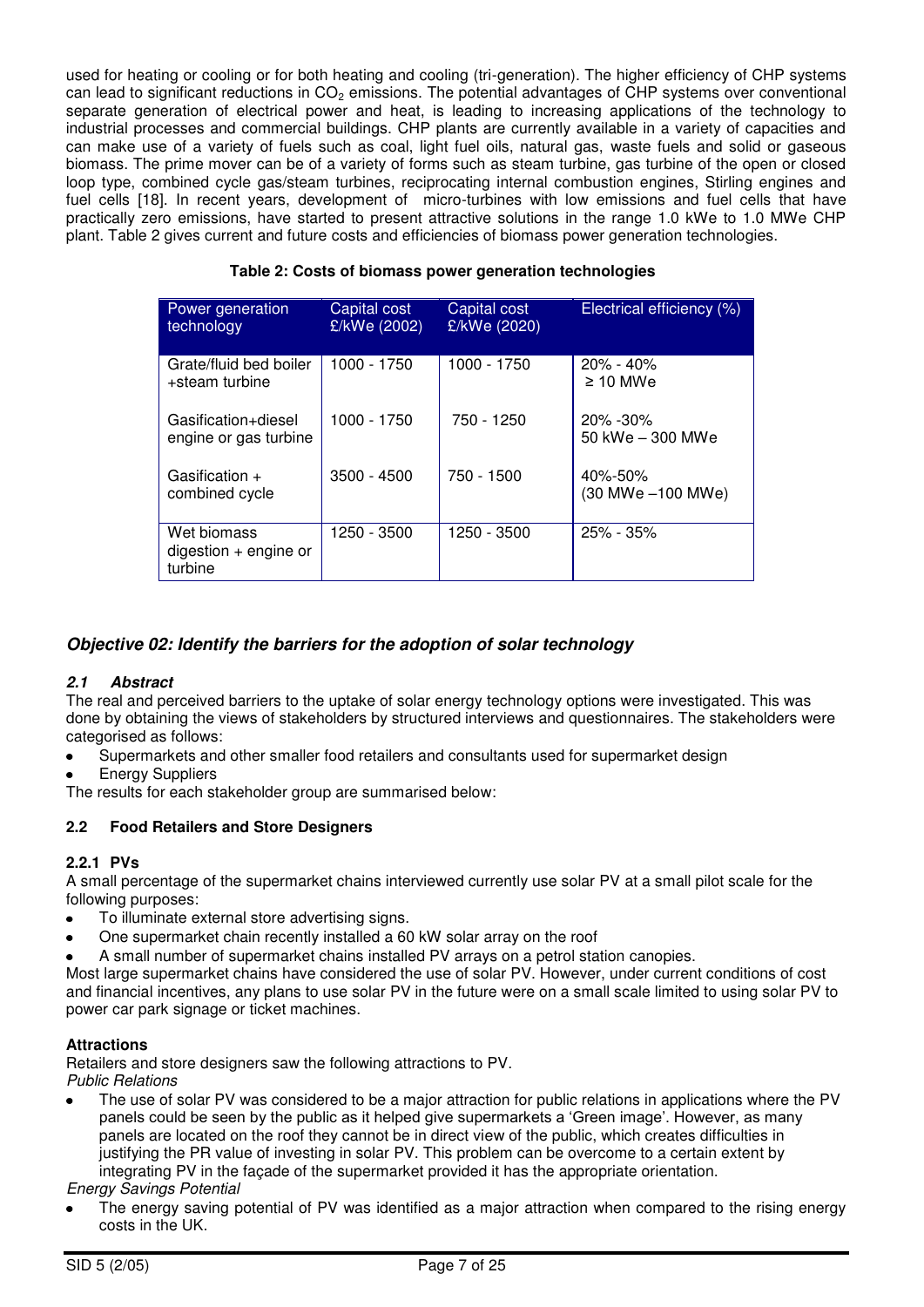#### **Barriers**

The following were identified as the main barriers to PV Installation

- Cost was identified as a major barrier with all interviewed supermarket chains. The capital cost of purchasing the solar PV panels was considered to be very high, with long pay back periods.
- One energy provider commented that the cost of purchase of PV should be integrated with the costs of public relations (PR) to help reduce the cost of investing in PV.
- One of the building services designers commented that as the price of external building cladding material increased, using photovoltaics as a direct replacement may become a more viable option in the future. *Space Requirement*
- The space required for PV was a problem for most urban stores. These stores are located on the ground level usually with offices above. Access to the roof was limited either because the roof already had many mechanical equipment or no access was allowed. This was less of a problem with out of town stores which have a large roof area as well as large car parks.

#### *Maintenance*

- One supermarket chain commented that it was necessary to clean the PV panels to remove dust and bird droppings. This reduces the efficiency of the panel leading to a reduced power output.
- The reliability of the inverters was also identified as a problem, leading to a decrease in the output power delivered to the supermarket.

#### **2.2.2 Solar Thermal Energy**

From the supermarkets interviewed none were currently using solar collectors as a source of hot water. **Attractions** 

Retailers and store designers saw the following attractions to solar-thermal energy.

*Energy Saving Potential* 

- The energy saving potential of the solar collector for hot water production was seen as attractive provided there was sufficient need for the hot water for staff areas or a café. Supermarkets also have opportunities for heat recovery that may reduce the attractiveness of solar water heating.
- High temperature evacuated tube solar collectors may have the potential to generate water at sufficiently high temperatures for use by in-house food production facilities.

*Public Image* 

 The use of solar collectors for water heating provides opportunities for "public green image". The problem, however, is the location of the collectors in areas where the public would be able to view them.

#### **Barriers**

The barriers identified to the application of solar water heating were:

#### *Cost*

 The capital cost of the installation was a barrier but was viewed as a more attractive option compared to the cost of PV panels.

#### *Space*

As for solar PV, space was considered a problem for urban stores because of roof access and orientation.

#### **2.2.3 Daylighting**

The use of day-lighting for parts of the store was seen, overall, as an attractive option by all the supermarket chains interviewed. To date, supermarkets have used the following methods to increase daylighting.

- Light pipes mainly in the office areas.
- Maximise daylighting through the store"s façade at design stage.
- Daylighting through glazed parts of the roof introduced at the design stage.

#### **Attractions**

- Improved visual environment in the store
- Savings in lighting energy requirements.

#### **Barriers**

- The cost of glazed façades and the cost of introducing glazing in the roof for the purposes of daylighting is  $\bullet$ high. This cost can be reduced through the standardisation of new store designs.
- The glazing will increase thermal losses in winter and will increase heat gains in the summer. This will increase energy requirements for heating in winter and may also increase cooling requirements and refrigeration system power consumption in the summer.
- A detailed analysis should be carried out on the benefits and impacts of day lighting on store environment and energy use.

#### **2.2.4 Wind Energy**

From the interviews completed all supermarket chains responded very positively towards the use of wind turbines for on site power generation. Two of the supermarkets interviewed had plans for installing more turbines but with larger power output. The larger the power output of the turbine the better the payback period. **Attractions to more wind power development**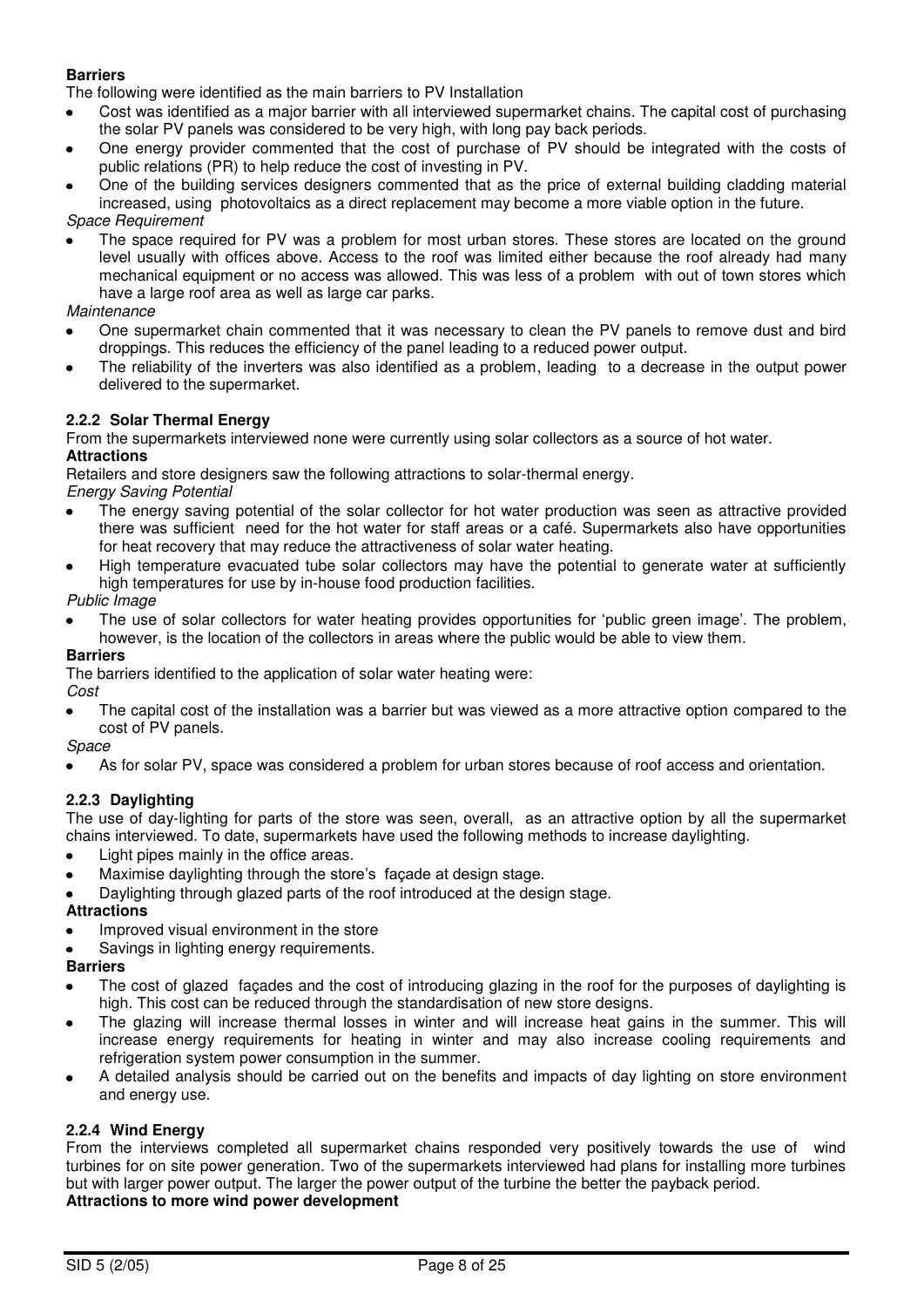- Wind power is more economically attractive than PV because of the lower capital cost for the same power  $\bullet$ output.
- Greater electrical energy generation potential than PV due to the relative high wind speeds in many parts of the UK.
- Planning restrictions on many supermarket sites for public relations and "green image" as they are more visible than solar technologies.

#### **Barriers to the adoption of Wind Energy**

- Relatively high capital cost
- Not a real option for urban sites due to:
	- Space limitations
	- Low wind speeds in built-up areas
	- Planning restrictions.

#### **2.2.5 Biomass**

Biomass was a well known renewable source of energy for most retailers. A small number of retailers interviewed currently have a small number of pilot biomass installations for water heating. Others are considering the use of biomass as a means of reducing landfill costs from food waste.

#### **Attractions**

- Reduction of landfill costs
- Opportunities for heat and power generation
- Public relations value in "green image"

#### **Barriers**

- Space requirements for the storage of biomass fuel and cost of fuel transport
- Large area needed to grow fuel crops
- Relatively high capital cost
- Planning restrictions for large plants
- Reliability of systems not yet proven
- High maintenance costs.

#### **2.3 Views of Renewable Energy Providers and Equipment Suppliers**

The renewable energy providers see the use of PV for power generation as currently having too many barriers compared to other energy generation technologies. Capital cost was identified as the most important barrier and the feeling was that effective government subsidies of up to 50% of capital cost would be required to make PV a more attractive option to the energy user. Another barrier to the development of PV generation sites is the amount of large land space required compared to energy generation from wind turbines. Even though wind turbines have more planning restrictions than PV, they offer much shorter payback periods which makes them more economically attractive.

#### *Objective 03: Assess the potential for solar energy capture*

#### **3.1 Abstract**

In this work package the potential of solar energy capture for use in supermarkets and distribution centres was evaluated. This was achieved through modelling using available software packages and spreadsheet models developed specifically for the task.

#### **3.2 Modelling of solar capture for electricity generation**

The RETscreen® International Clean Energy Analysis Software, was used to model the electrical energy that can be generated from PV. The model requires a number of specific user defined inputs to estimate the annual or monthly electricity generated by a specific PV array as follows: i) monthly average daily Irradiation on a horizontal surface for location (kWh/m<sup>2</sup>/day); ii) monthly average temperature for location (°C); iii) latitude of Project location (°N); iv) technical specification of PV array; v) positioning of PV array; v) Nominal PV array power; vi) technical specification of power conditioning equipment. Outputs from the model are: i) specific Yield of photovoltaic array (kWh/m²); ii) overall PV system efficiency (%); iii) PV system capacity factor (%); iii) Renewable energy collected (MWh); iv) renewable energy delivered (MWh).

Different locations in the UK have varying values of solar irradiance and average temperatures which will have an impact on the annual electricity generation from an installed photovoltaic array. Four different locations were considered for the array installation and to cater for different sizes of food facility from a petrol station to a distribution centre, 7 different sizes of photovoltaic array were modelled for each location as shown in Table 3. It can be seen that electricity generation will be maximum in the South coast of England and minimum in Scotland but the difference will be small, only 14%. Table 4 shows the percentage of total electricity consumption that the 7 sizes of PV array can meet for different food facilities in different locations in the UK. It can be seen that the percentage PV contribution will be small, around 5%, and in general will be constrained by the space availability for the installation of PVs.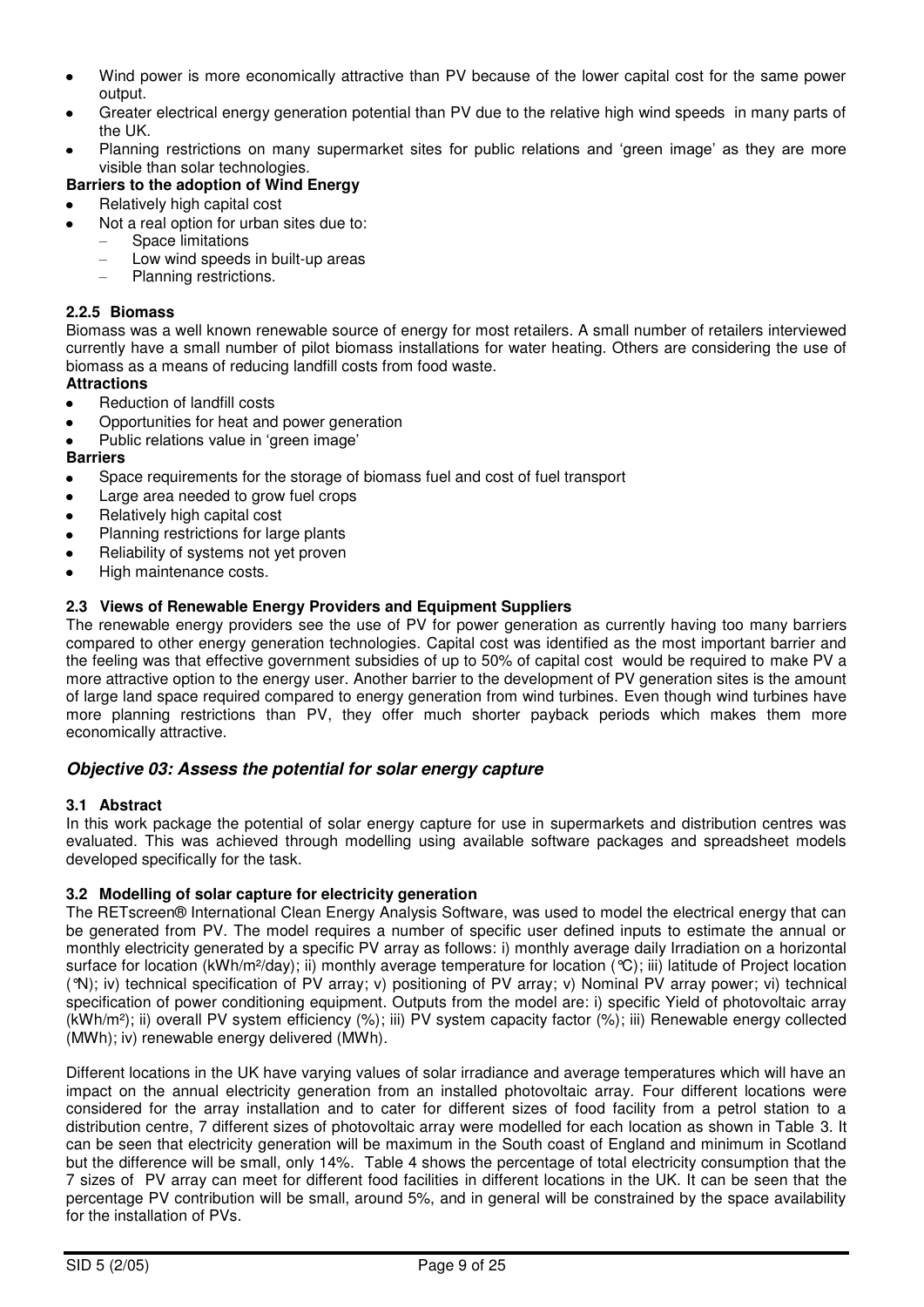| Capacity of<br>PV array<br>(kWp) | London<br>(MWh) | South coast<br>of England<br>(MWh) | North of<br>England<br>(MWh) | Scotland<br>(MWh) | <b>UK</b><br>Average<br>(MWh) |
|----------------------------------|-----------------|------------------------------------|------------------------------|-------------------|-------------------------------|
| 5                                | 4.19            | 4.72                               | 4.06                         | 4.04              | 4.25                          |
| 10                               | 8.37            | 9.45                               | 8.13                         | 8.66              | 8.65                          |
| 20                               | 16.74           | 18.89                              | 16.25                        | 16.17             | 17.01                         |
| 40                               | 33.48           | 37.78                              | 32.51                        | 32.34             | 34.03                         |
| 60                               | 49.93           | 56.33                              | 48.47                        | 48.23             | 50.74                         |
| 100                              | 83.11           | 93.78                              | 80.68                        | 80.28             | 84.46                         |
| 200                              | 66.22           | 87.58                              | 61.30                        | 160.56            | 168.91                        |

**Table 3: Electrical generation capacity of different size PV arrays in different locations** 

Table 4 shows the percentage contribution to the total electricity consumption for different food facilities.

|                                                                                         | % of total electricity consumption that PVs may generate |        |        |        |        |         |         |  |  |
|-----------------------------------------------------------------------------------------|----------------------------------------------------------|--------|--------|--------|--------|---------|---------|--|--|
|                                                                                         | 5 kWp                                                    | 10 kWp | 20 kWp | 40 kWp | 60 kWp | 100 kWp | 200 kWp |  |  |
| Small<br>supermarket with<br>petrol station<br>(Forecourt)<br>$\sim$ 240 m <sup>2</sup> | 0.82                                                     | 1.64   | 3.27   | 6.54   | 9.76   | 16.24   | 32.49   |  |  |
| Large<br>Supermarket<br>$\sim$ 1700 m <sup>2</sup>                                      | 0.22                                                     | 0.45   | 0.89   | 1.79   | 2.66   | 4.44    | 8.87    |  |  |
| Superstore<br>$\sim 5700 \text{ m}^2$                                                   | 0.08                                                     | 0.16   | 0.31   | 0.62   | 0.93   | 1.54    | 3.17    |  |  |
| <b>Distribution</b><br>centre<br>18200 $m2$                                             | 0.06                                                     | 0.14   | 0.25   | 0.51   | 0.76   | 1.27    | 2.53    |  |  |

 **Table 4: Percentage of total electricity demand that photovoltaic arrays can meet** 

#### **3.3 Use of Daylighting to Displace Electric Lighting**

To investigate the energy saving potential of daylighting, a superstore in Swansea, Wales, of 7432 m<sup>2</sup> floor sales area, designed to allow natural daylight into the building through a series of angled skylight windows directly above the sales floor area, was used as a case study. The front of the building also has a floor to roof glass façade to allow daylight into the front area of the store. Artificial lighting in the sales area is provided by 418 high bay luminairs, of 250 W power rating each. 110 of the luminairs are controlled by suspended lighting sensors which switch rows of lights off during daylight hours to maintain a minimum lighting level in the store. A spreadsheet model was developed and used to evaluate the energy savings that would arise from the daylighting design features of the store. The annual energy consumption of the lights in the sales area of the store with and without daylighting controls is shown in Table 5. It can be seen that the daylighting design features of the store should achieve annual energy savings of the order of 104 MWh which represent 22 % of the annual lighting energy consumption.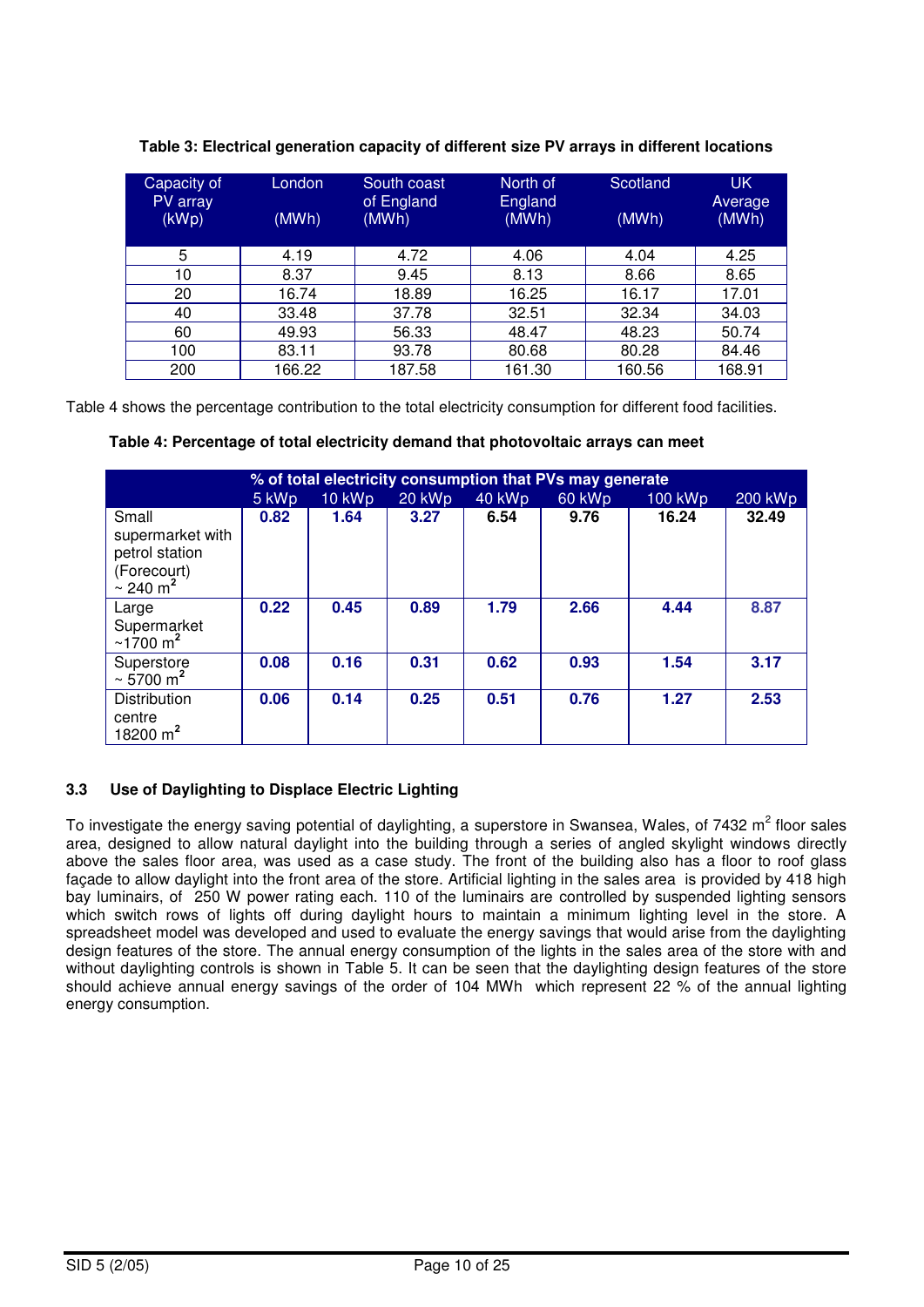|              | Average<br>daylight<br>hrs/day | <b>Coefficient</b><br>for light<br>quality | Average<br>daylight<br>hrs/month | Monthly energy<br>use during<br>daylight hours<br>with day lighting<br>luminaries always<br>on (kWh) | <b>Monthly energy</b><br>savings from<br>daylighting<br>(KWh) |
|--------------|--------------------------------|--------------------------------------------|----------------------------------|------------------------------------------------------------------------------------------------------|---------------------------------------------------------------|
| Jan          | 8                              | 0.65                                       | 161.2                            | 25916                                                                                                | 4433                                                          |
| Feb          | 10                             | 0.75                                       | 210                              | 29260                                                                                                | 5775                                                          |
| Mar          | 12                             | 0.85                                       | 316.2                            | 38874                                                                                                | 8696                                                          |
| Apr          | 14                             | 0.9                                        | 378                              | 43890                                                                                                | 10395                                                         |
| May          | 15.5                           | 0.9                                        | 432.45                           | 50212                                                                                                | 11892                                                         |
| Jun          | 16.3                           | 0.95                                       | 464.55                           | 51101                                                                                                | 12775                                                         |
| Jul          | 16.8                           | 0.95                                       | 494.76                           | 54424                                                                                                | 13606                                                         |
| Aug          | 14.5                           | 0.9                                        | 404.55                           | 46973                                                                                                | 11125                                                         |
| Sep          | 12.8                           | 0.85                                       | 326.4                            | 40128                                                                                                | 8976                                                          |
| Oct          | 10.5                           | 0.8                                        | 260.4                            | 34015                                                                                                | 7161                                                          |
| Nov          | 9                              | 0.65                                       | 175.5                            | 28215                                                                                                | 4826                                                          |
| Dec          | 8                              | 0.65                                       | 161.2                            | 25916                                                                                                | 4433                                                          |
| Annual (kWh) |                                |                                            |                                  | 468923                                                                                               | 104093                                                        |

#### **Table 5: Daylighting spreadsheet model results**

#### **3.4 Energy Savings Potential of PVs and Daylighting in Supermarkets**

UK supermarkets come in a range of sizes and offer different services and product ranges depending on the size. The three main classifications of supermarket are local stores, medium size urban high street supermarkets and large out of town superstores. Each supermarket category will have different barriers to the uptake of PVs and daylighting. Local stores may not have the roof space to install PV arrays as they may be in urban locations where the roof space is used for another function or there is no access to the roof. This will also limit the opportunities for daylighting.

For the calculation of the energy saving potential of PVs a figure of 5508 was assumed for the total number of supermarkets in 2004 as shown in Table 6 [16]. This enabled the total electricity that could be generated in the UK if every supermarket installed photovoltaic arrays to cover 60% of roof space to be estimated. The grid electricity for lighting that could be saved by designing a store for daylighting was also determined assuming a savings potential of 14 KWh/m<sup>2</sup> of sales area determined from Table 5. The results of the analysis are shown in Table 6. It can be seen that if PVs covering 60% of the roof space of the sales area of 5508 supermarkets are installed, their annual energy savings potential will be in excess of 374,000 MWh of electrical energy and their emissions reduction potential will be in excess of 160,000 tonnes of CO<sub>2</sub>. If daylighting is designed in all the stores, its electrical energy savings potential will be 114,000 MWh and its emissions reduction potential 49,000 tonnes of CO<sub>2</sub>.

| <b>Retailer</b>                                                     | A      | B      | C.      | D      | E      | F      | G      |        | <b>TOTAL</b> |
|---------------------------------------------------------------------|--------|--------|---------|--------|--------|--------|--------|--------|--------------|
| No. Stores                                                          | 125    | 1600   | 780     | 125    | 481    | 143    | 501    | 1275   | 5508         |
| Average Size (m <sup>2</sup> )                                      | 3344   | 350    | 4459    | 3344   | 2138   | 1618   | 2684   | ?      |              |
| $60\%$ of roof space (m <sup>2</sup> )                              | 2007   | 210    | 2675    | 2007   | 1282   | 970    | 1610   |        |              |
| Array size that can be                                              | 200    | 20     | 200     | 200    | 100    | 100    | 200    | 10     |              |
| acommodated (kWp)                                                   |        |        |         |        |        |        |        |        |              |
| Electricity generation capacity by<br>single array (MWh)            | 170.11 | 17.01  | 170.11  | 170.11 | 84.46  | 84.46  | 170.11 | 8.65   |              |
| Supermarket chain annual PV<br>electricity generated (MWh)          | 21.264 | 27.216 | 132.686 | 21,264 | 40.625 | 12,078 | 85.225 | 11.029 | 373,605      |
| PV Emissions reduction (tonnes<br>$CO2$ )                           | 9122   | 11676  | 56922   | 9122   | 17428  | 5181   | 36561  | 4730   | 160,277      |
| <b>Electrical lighting energy</b><br>saved from daylighting design  | 5852   | 7840   | 48692   | 5852   | 14397  | 3239   | 18825  | 3570   | 114.160      |
| <b>Daylighting Emissions</b><br>reduction (tonnes CO <sub>2</sub> ) | 2510   | 3363   | 20889   | 2510   | 6176   | 1389   | 8076   | 1531   | 48,975       |

#### **Table 6: Energy Savings from PVs and daylighting in supermarkets**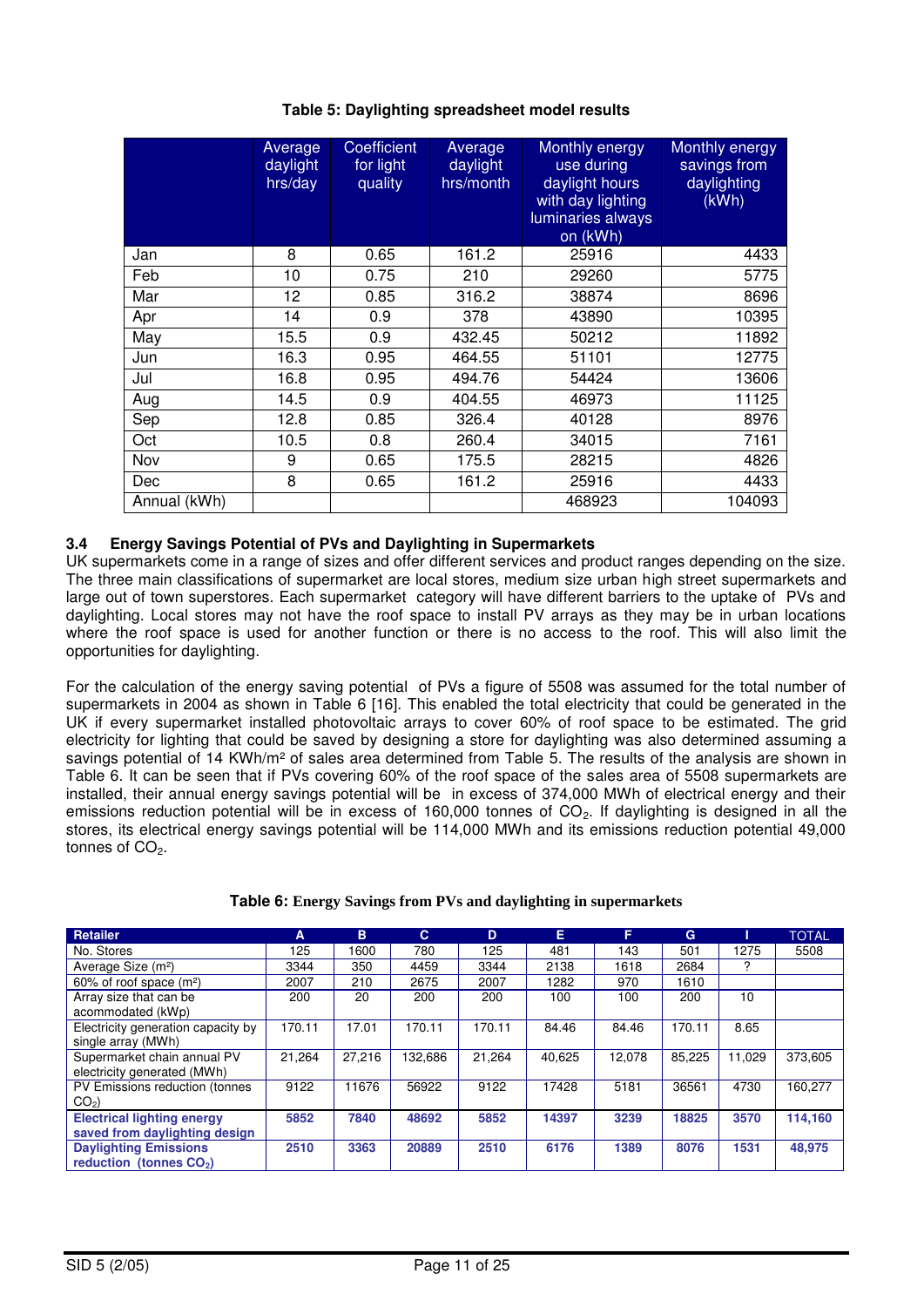#### **3.5 Energy Saving Potential of PVs in Petrol Stations**

Petrol stations may provide a good opportunity for PV installations. The canopy used to protect the customer from the weather when refuelling provides a flat raised surface for the photovoltaic array. Not all petrol stations have canopies but the total number of petrol stations in the UK enables an estimate of the electricity that could be generated using the canopy for installations of a photovoltaic arrays. Assuming that an average canopy will have an area of 100 – 150 m², the array sizes that are small enough to be accommodated are shown in Table 7. The Table also shows the total electricity generation capacity of these arrays for a total of 9764 sites in the UK [17].

#### **Table 7: Electricity generation potential of PVs in petrol stations**

| Nominal PV array power (kWp)                                      | 5.0    | 10.0   | <b>20.0</b> |
|-------------------------------------------------------------------|--------|--------|-------------|
| Total UK petrol station electricity generation<br>potential (MWh) | 41.524 | 84.471 | 166.122     |
| Annual UK greenhouse gas emissions<br>reduction (tonnes $CO2$ )   | 17.814 | 36.238 | 71.267      |

If 10 kWp PV arrays are installed in all the petrol stations in the UK their annual energy savings potential will be 84471 MWh which will lead to a reduction of 36238 tonnes in  $CO<sub>2</sub>$  emissions.

#### **3.6 Energy Saving Potential of PVs in distribution centres**

Distribution centres in the UK provide excellent opportunities for photovoltaic array installations because of the large flat roof areas and out-of-town locations. The number of distribution centres in the UK is estimated to be 146 consisting of national, regional and temperature controlled centres (Cold Store and Distribution Federation – CSDF) [18].

#### **Table 8: Electricity generation potential of PVs in distribution centres**

| Nominal Photvoltaic array power (kWp)                | 100.0  | 200.0  |
|------------------------------------------------------|--------|--------|
| Total UK Supermarket Electricity Generation<br>(MWh) | 12,331 | 24.836 |
| Total UK Green House Gas Savings (tonnes<br>$CO2$ )  | 5.290  | 10.654 |

If 200 kWp PV arrays are installed in all the distribution centres in the UK, their annual energy savings potential will be 24,836 MWh which will lead to a reduction of 10,654 tonnes in  $CO<sub>2</sub>$  emissions.

#### *Objective 04: Assess the potential of relevant alternative technologies for providing renewable energy*

#### **4.1 Abstract**

Ways of using indirect solar energy such as wind power were investigated and compared with photovoltaic generation.

#### **4.2 Introduction**

Other renewable energy technologies, such as wind power, could also be used to replace non-renewable energy sources for food retail and distribution. This section of the report considers the contribution that these technologies can make in the reduction of grid electricity consumption and emissions.

#### **4.3 Wind Power**

To estimate the electricity that could be generated by the installation of wind turbines in supermarket or distribution sites, the RETScreen [19] spreadsheet model was employed using specific details for each of the different sites in the South Cost, London, North of England and Scotland. Each site has different wind resources which is the variable that will ultimately decide whether or not the installation of a wind turbine will generate enough electricity to be economically viable.

The average wind speed for each site was determined from the NASA Surface meteorology and Solar Energy Data Set website [19] which is based on meteorological and solar data recorded for each site by satellite. To accommodate for the different ground morphological data, a wind shear exponent was employed. The wind shear exponent is a dimensionless number that expresses the rate at which the wind speed varies with height above the ground. This value is used to calculate the average wind speed at the wind turbine hub height and at 10 m. The wind shear exponent typically ranges from 0.10 to 0.40. The low end of the range corresponds to a smooth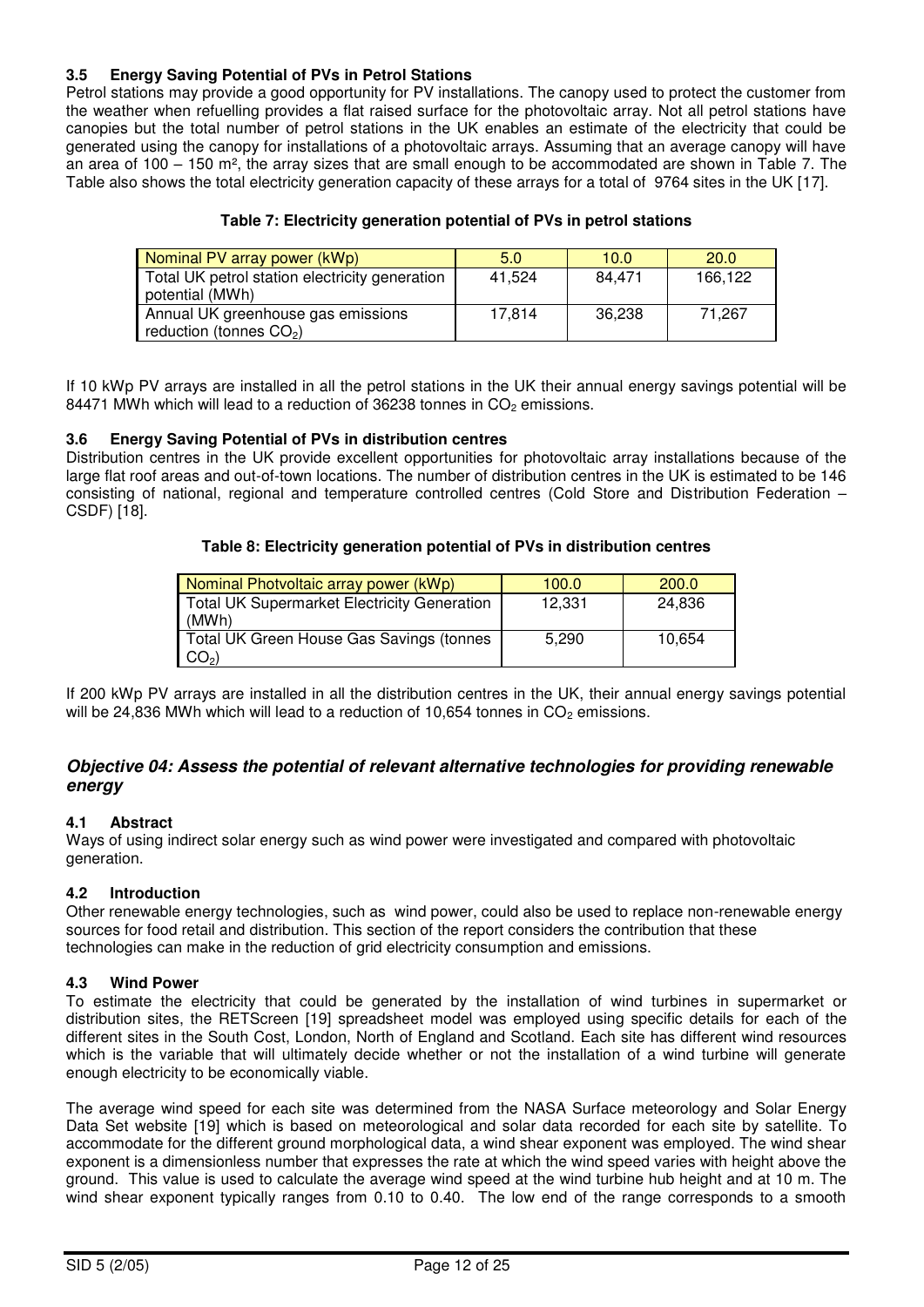terrain (e.g. sea, sand and snow from 0.10 to 0.13). A wind shear of 0.25 corresponds to a rough terrain (i.e. with sizeable obstacles). The high end of the range (0.40) corresponds to a wind turbine in an urban area.

Table 9 shows the annual average wind speed, shear exponent and the size of each food facility considered for each location.

| <b>Food Facility Type</b>                     | Location                  | <b>Gross Sales</b><br>area<br>$ft^2(m^2)$ | <b>Wind Shear</b> | <b>Av Wind</b><br><b>Speed at</b><br>$50m$ (m/s) |
|-----------------------------------------------|---------------------------|-------------------------------------------|-------------------|--------------------------------------------------|
| Petrol station in urban<br>location           | London                    | 2585 (240)                                | 0.4               | 5.4                                              |
| Supermarket in Urban<br>Location              | South Coast<br>of England | 18935(1700)                               | 0.35              | 5.72                                             |
| Large Supermarket in a<br>Semi-rural Location | North of<br>England       | 61382(5700)                               | 0.25              | 72                                               |
| Distribution Centre in<br>Rural Location.     | Scotland                  | 196000(18200)                             | 0.2               | 7.12                                             |

**Table 9: Table of location properties for wind turbine modelling** 

The annual electricity that could be generated by locating a specific size wind turbine on each site was determined and is shown in Table 10.

#### **Table 10: Electricity generation from selected wind turbines and different UK locations (MWh)**

| <b>Wind Turbine Rated</b><br><b>Power</b>                                    | 2.5 kW | <b>25 kW</b> | <b>80 kW</b> | <b>250 kW</b> |
|------------------------------------------------------------------------------|--------|--------------|--------------|---------------|
| Petrol station in urban<br>location - London                                 | 3      | 36           | 110          | 304           |
| (MWh)<br>Large Supermarket in<br>Urban Location - South                      | 4      | 41           | 123          | 342           |
| Coast of England (MWh)<br>Superstore in a Semi-<br>rural Location - North of | 6      | 51           | 146          | 413           |
| England (MWh)<br>Distribution Centre in                                      | 7      | 58           | 160          | 457           |
| <b>Rural Location -</b><br>Scotland (MWh)                                    |        |              |              |               |
| <b>Average Annual</b><br><b>Electrical Energy Output</b><br>(MWh)            | 5      | 46.5         | 134.75       | 379           |

#### Objective 05: The Potential for reducing energy demand by improving efficiency

#### **5.1 Abstract**

This work package assessed the potential for reducing energy demand by using more efficient plant and improved controls in refrigeration and lighting.

#### **5.2 Introduaction**

Reducing the demand for energy in food retail outlets and distribution centres could increase the potential contribution of solar energy. The stakeholders during interviews, meetings and questionnaires completed for work package 2 provided information on programmes currently underway or planned, to improve energy efficiency. Energy consumption in supermarkets can vary widely depending on the store size, the type of refrigeration and lighting equipment used, services offered (dry cleaning, bakery) and the balance between the refrigerated and "dry" goods areas. Typical figures for electrical and gas energy use and the apportionment of the electrical energy to the main energy consuming processes and equipment is given in Table 11. It can be seen that the major energy consuming processes are refrigeration, lighting, and HVAC (Heating Ventilation and Air Conditioning).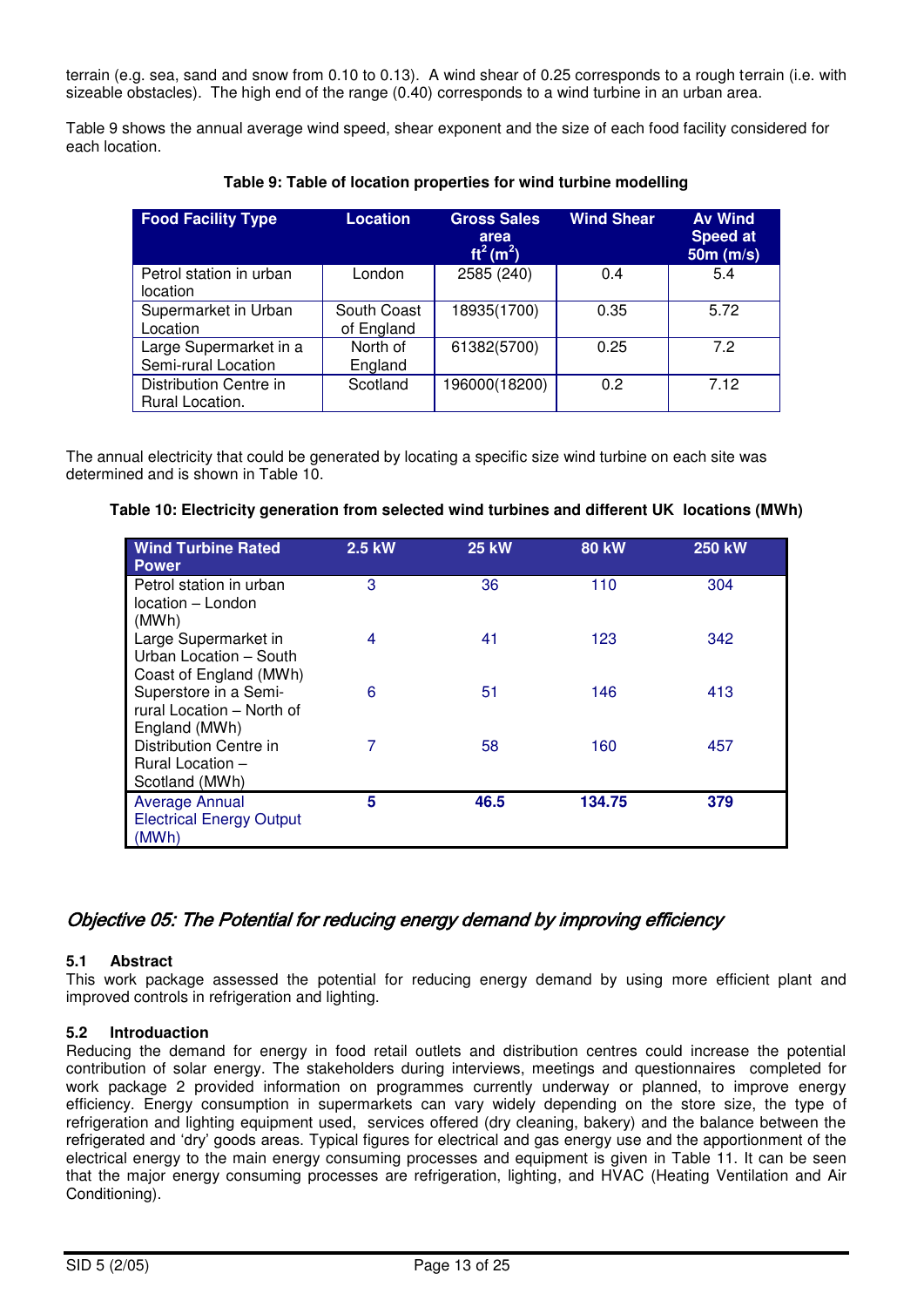Refrigeration systems have been steadily improved in recent years and efficiencies for both components and systems have increased. Some of the measures introduced by some supermarket chains in recent years to improve energy efficiency are:

- Detailed energy consumption monitoring of systems
- Use of night blinds (night blinds, however, cannot be used in 24 hour opening stores).
- Use of anti sweat heaters.
- ECM (electronic commutated motors) for evaporator fans (some supermarket chains)
- Installation of wier plates on cabinet shelves
- Redesign of refrigeration cases
- Variable speed compressors
- Floating condensing pressure and trials with floating evaporating pressure
- Heat reclaim from the refrigeration system to supply hot water.
- Reclaim of refrigerated display case cooling air overspill from the front of the case and use it to cool store (Tesco).
- Use of scroll compressors
- Application of CHP systems.

#### **Table 11: Typical electricity and gas energy use in supermarkets**

| <b>Electrical Energy</b>                             | 800-1200 kWh/m <sup>2</sup> |  |  |  |  |  |  |
|------------------------------------------------------|-----------------------------|--|--|--|--|--|--|
| <b>Gas Energy</b>                                    | $200$ kWh/m <sup>2</sup>    |  |  |  |  |  |  |
| <b>Energy Consumption in Supermarkets</b>            |                             |  |  |  |  |  |  |
| <b>Refrigeration Energy</b>                          | 40% to 50%                  |  |  |  |  |  |  |
| <b>HVAC Energy</b>                                   | 20% to 30%                  |  |  |  |  |  |  |
| Lighting                                             | 15% to 25%                  |  |  |  |  |  |  |
| Hot water                                            | 1% to 3%                    |  |  |  |  |  |  |
| Other (Bakery, dry cleaners, rotisserie              | 10% to 15%                  |  |  |  |  |  |  |
| Energy Consumption for Refrigeration in Supermarkets |                             |  |  |  |  |  |  |
| Compressors                                          | 55% to 60%                  |  |  |  |  |  |  |
| Cabinets (fans and lights)                           | 25%                         |  |  |  |  |  |  |
| Condensers                                           | 10%                         |  |  |  |  |  |  |
| Defrost and anti-sweat heaters                       | 10%                         |  |  |  |  |  |  |

Lighting systems have also seen steady development in recent years and lighting fixture efficiencies have increased. Different control strategies are also being used to switch off unnecessary lighting when not needed. From work package 2, the main energy efficient measures that have been introduced into supermarket lighting systems are as follows:

- Installation of energy efficient bulbs where ever possible; replacement of old fluorescent tubes with T5 bulbs with new electrical ballasts. One supermarket chain has introduced T2 bulbs.
- Automatic control of lighting system in back room areas using PIR.
- Daylight linked controls which control lighting fixtures using dimmable electrical ballasts.
- Reduction of display lighting levels
- One supermarket chain has reduced lighting levels at night in a 24 hour opening store by 60% at night.
- Reduction of design lighting levels in the sales area.
- Piloting LED lighting systems for refrigerated display cabinets.

To assess and compare the energy that a supermarket could save by adopting refrigeration and lighting energy conservation measures, the energy that could be saved in a 1700  $m^2$  urban supermarket in the South of England by reducing energy consumption by a certain percentage was determined and shown in Table 12.

It can be seen that by reducing energy consumption of refrigeration and lighting by 10% the supermarket will be able to save more than 100 kWh and around 38 kg of  $CO<sub>2</sub>$  per m<sup>2</sup> sales area. A comparison of energy conservation measures with renewable energy is considered in Work Package 6.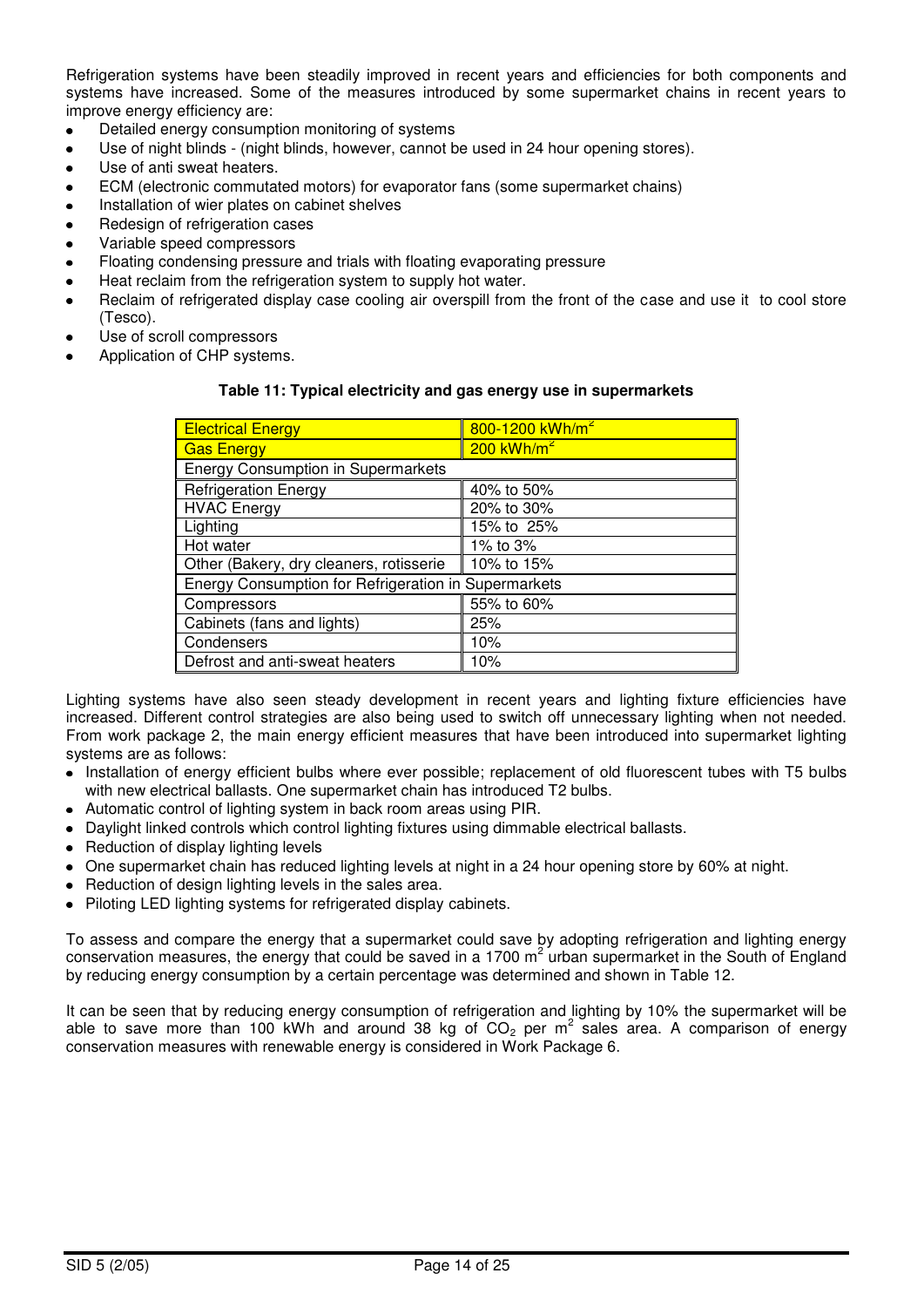#### **Table 12: Effect of reducing refrigeration system energy consumption on energy and CO2 emissions savings**

| % Reduction<br>$\mathsf{in}$<br>refrigeration<br>lighting<br>and<br>system<br>energy<br>consumption | <b>Annual</b><br>supermarket<br>energy<br>savings<br>from<br>refrigeration<br>(MWh) | <b>Annual</b><br>supermarket<br>energy<br>savings<br>from<br>lighting<br>(MWh) | <b>Total</b><br>savings<br>(MWh) | <b>Annual</b><br>supermarket<br>energy<br>savings<br>(KWh/m <sup>2</sup> ) | CO <sub>2</sub><br><b>Savings</b><br>(tonnes<br>$CO2$ ) | CO <sub>2</sub><br><b>Savings</b><br>(kg<br>CO <sub>2</sub> /m <sup>2</sup> ) |
|-----------------------------------------------------------------------------------------------------|-------------------------------------------------------------------------------------|--------------------------------------------------------------------------------|----------------------------------|----------------------------------------------------------------------------|---------------------------------------------------------|-------------------------------------------------------------------------------|
| 0.5                                                                                                 | 6.7                                                                                 | 3.2                                                                            | 9.9                              | 5.8                                                                        | 4.3                                                     | 2.6                                                                           |
|                                                                                                     | 13.1                                                                                | 6.4                                                                            | 19.5                             | 11.5                                                                       | 8.4                                                     | 4.9                                                                           |
| $\mathbf{2}$                                                                                        | 26.2                                                                                | 12.8                                                                           | 39.0                             | 22.9                                                                       | 16.8                                                    | 9.9                                                                           |
| 5                                                                                                   | 65.5                                                                                | 32.1                                                                           | 97.6                             | 57.4                                                                       | 42.0                                                    | 24.7                                                                          |
| 10                                                                                                  | 131.0                                                                               | 64.2                                                                           | 195.2                            | 114.8                                                                      | 63.9                                                    | 37.6                                                                          |
| 15                                                                                                  | 196.5                                                                               | 96.3                                                                           | 292.8                            | 172.2                                                                      | 125.9                                                   | 74.1                                                                          |
| 20                                                                                                  | 262.1                                                                               | 128.4                                                                          | 390.5                            | 229.7                                                                      | 167.9                                                   | 98.8                                                                          |

#### *Objective 06: Comparison of alternative strategies for the next 5-10 years*

#### **6.1 Abstract**

In this work package the results of the previous work packages are reviewed and the economic viability of alternative renewable technologies is evaluated and compared with energy conservation measures.

#### **6.2 System Costs**

The cost of the various renewable energy technologies considered in Work Packages 3 and 4 were calculated per unit of energy generated or saved. This was done by dividing the installed cost of each technology by the annual energy generated or saved over one year. The results are shown in Figure 1.



#### **Figure 1: Cost comparison of each technology per kWh of annual energy output or savings**

It can be seen that from the technologies considered, large wind turbines offer the lowest cost per kWh delivered whereas PVs offer the highest cost. Designing a store to incorporate daylighting is shown to be the most cost effective method for direct solar capture and use. The cost of the design of the first store will be high but the cost will reduce significantly with replication of the design.

#### **6.3 Payback period of renewable technologies**

Based on the costs in Figure 1, the payback period of some of the technologies has been determined and plotted in Figure 2 for a range of annual fuel price increases. It can be seen that for a 3% annual electricity price increase, the payback period of a 20 kWp PV array will be around 65 years, reducing to 30 years for an annual increase of 10%. The payback period for a 80 kWp wind turbine will be around 13 years for a 3% annual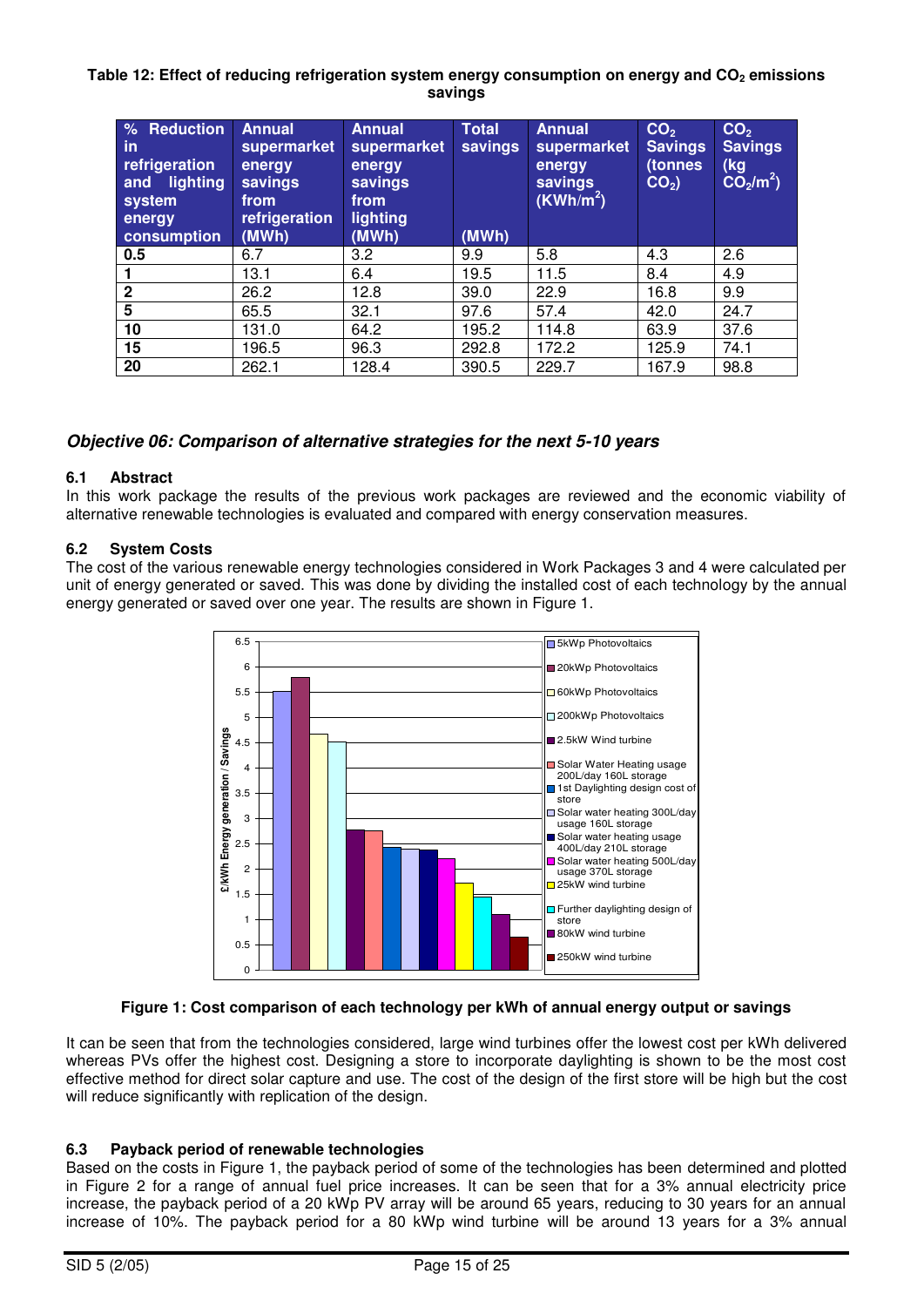electricity price increase and 10 years for a 10% increase. The payback period for a daylighting system will reduce from around 18 years down to 10 years if the annual electricity price increase rises from 3% to 10%.



**Figure 2: Payback period of renewable energy technologies in a supermarket for varying fuel energy price increases** 



**Figure 3: Payback period of a 20 kWp PV array for varying fuel energy price increases and levels of subsidy** 

Figure 3 shows the payback period for a 20 kWp PV array for different rates of annual electricity price increase and different levels of subsidy (government grant). It can be seen that for a 50% subsidy and a 3% annual price increase, the payback period for the array will be around 40 years, reducing to around 20 years for a 10% annual electricity price increase. Figure 4 shows the impact of future increases in PV efficiency on the payback period of the 20 kWp PV array. An array with an efficiency of 30% will have a payback period of 40 years if the annual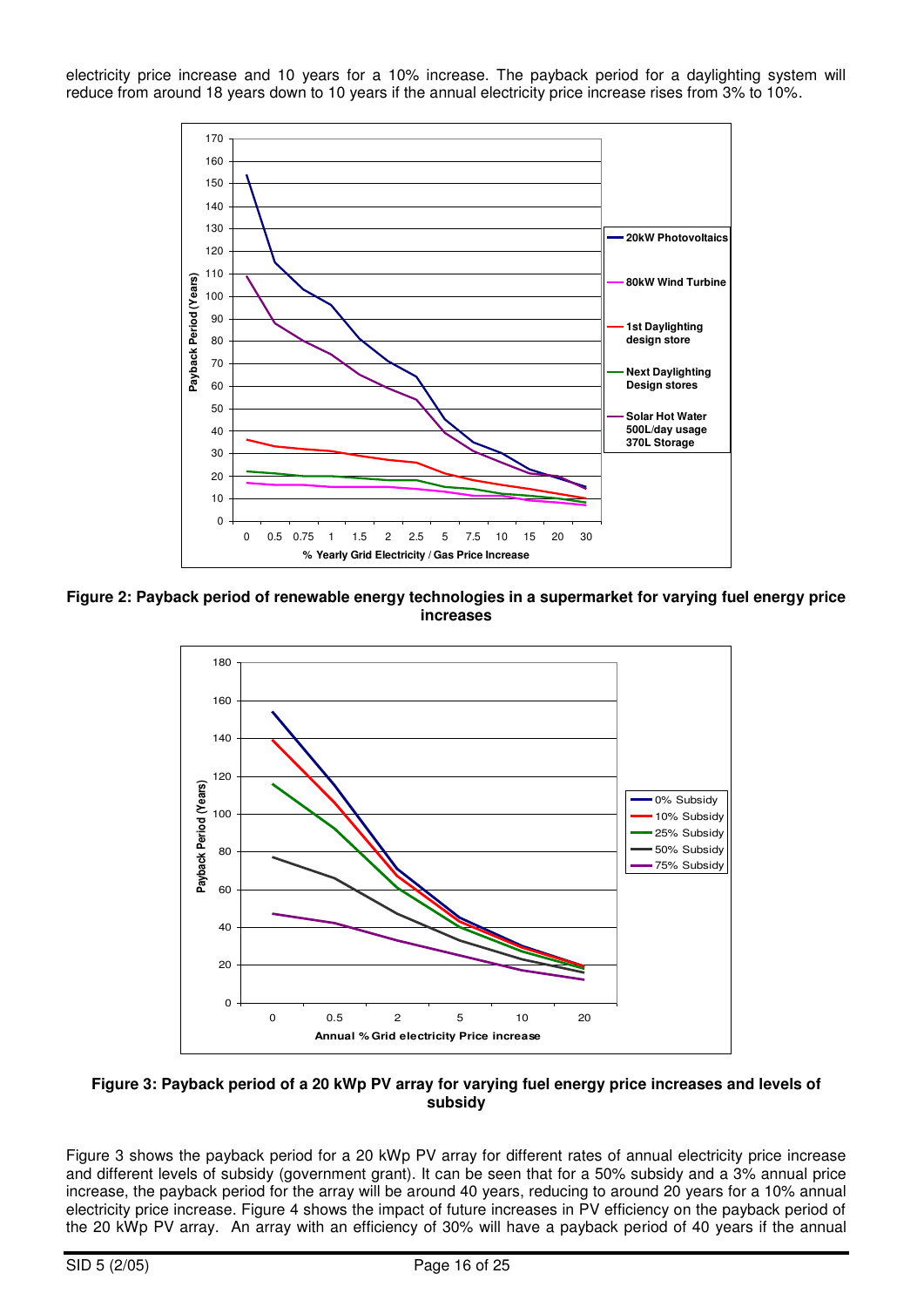electricity price increase is 3% and 20 years if the electricity price increase is 10%. Any government grants will reduce the payback periods further.



#### **Figure 4: Payback period of a 20 kWp PV array for varying efficiencies and grid electricity price increases**

#### **6.4 Comparison of renewable and energy conservation technologies for different ranges of energy savings**

To summarise the results of comparisons of the different renewable and energy conservation technologies all technologies were applied to one supermarket. Because of the large range of annual energy savings that the different technologies could provide, the results are presented in three bar charts each for a different range of annual energy savings, 0-10 MWh, 10-100 MWh, and 100-500 MWh. The three bar charts are presented in Figures A1 to A3 in Appendix A.

Figure A1 shows that a 5 kWp photovoltaic array will produce similar energy savings as a  $2 \text{ m}^2$  solar thermal collector and a 0.5% increase in lighting efficiency. The increase in lighting efficiency will be by far the easiest to achieve by installing energy efficient bulbs or simply switching lights off when not needed. Figure A2 indicates that a 20 kWp photovoltaic array will produce similar energy savings as those produced by increasing lighting efficiency by 2% or increasing refrigeration efficiency by 1%. Again, the efficiency measures will be much cheaper and easier to achieve than the installation of a photovoltaic array. A 25 kWp wind turbine will generate similar annual electricity savings as a 60 kWp photovoltaic array, at roughly 1/6<sup>th</sup> of the cost. From Figure A3, a 80 kWp wind turbine will produce similar energy savings as a 10% improvement in refrigeration efficiency or a 20% increase in lighting efficiency.

#### **6.4 Comparison of solar PV and wind for application at a regional distribution centre**

To compare the potential energy savings from the application of PV and wind energy to regional distribution centres (RDCs), a distribution centre in the South of England was considered. It was assumed that the PVs and the wind turbine will have a capacity of 600 kWp and would be used to reduce maximum demand. The monthly electrical energy consumption of the distribution centre is shown in Figure 5. It can be seen the electrical energy demand of the RDC is fairly constant throughout the year, rising slightly in the summer months due to the higher ambient temperatures. The maximum variation between summer and winter is around 16%. The monthly energy generation of the PV array and wind turbine and their potential percentage contribution to the total electrical energy demand of the RDC are shown in Figure 6. It can be seen that the output of the PV peaks in the summer months and the output of the wind turbine peaks in the winter months. If the PV technology is used on its own it will be able to contribute 2% of the electrical energy demand of the RDC in the winter months, rising to 8% between April and September. The wind turbine will contribute 4% in the summer months rising to 10% in the winter. If the two technologies are used together they will be able to satisfy between 12% and 16% of the electrical energy requirements of the RDC throughout the year.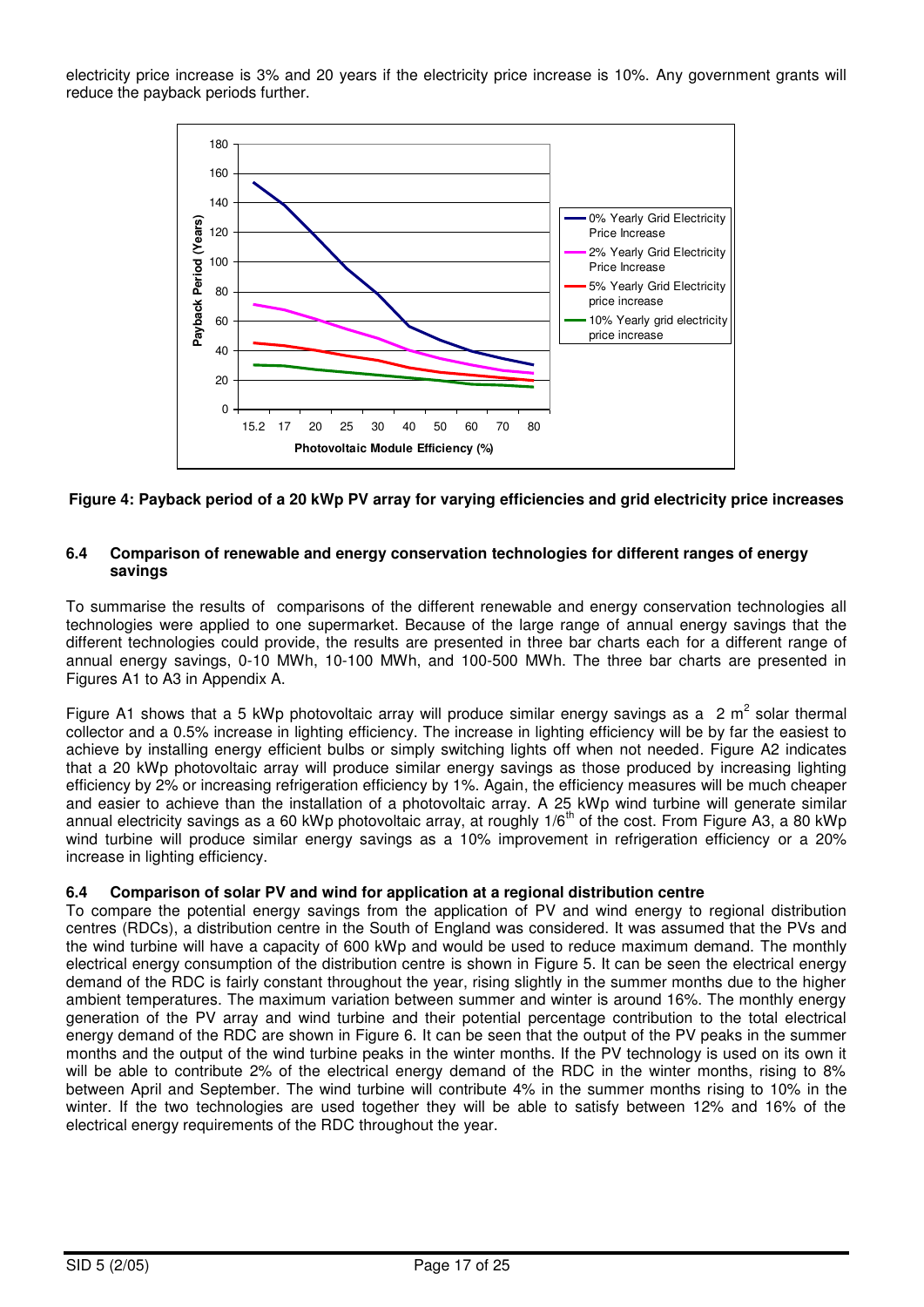

**Figure 5: Monthly RDC energy demand and energy output from PV and wind turbine** 



#### **Figure 5: Monthly energy output from PV array and wind turbine and percentage contribution to monthly energy demand**

Table 13 compares the life cycle cost and cost of the electrical energy that will be generated by the two technologies, assuming a lifetime of 30 years for each case. It can be seen that the annual owning and operating cost of the PV will be 3 times higher than the cost of the wind turbine. The cost of electricity generated was calculated to be £0.22/KWh for the PV and £0.036/KWh for the wind turbine. The literature review indicated that the cost of PV will reduce and their efficiency increase much faster than those of wind turbines. This will lead to a narrowing of the life cycle cost difference and the unit cost of electricity generated by the two technologies in the future.

| Item cost                         | Solar     | Wind      |
|-----------------------------------|-----------|-----------|
| Life Cycle Cost                   | 1,766,952 | 483,948   |
| Annualised Life Cycle Cost        | 134,389   | 43,009    |
| Annual Energy Output (AEO)<br>kWh | 603,943   | 1,193,328 |
| Cost (£) / kWh                    | 0.223     | 0.036     |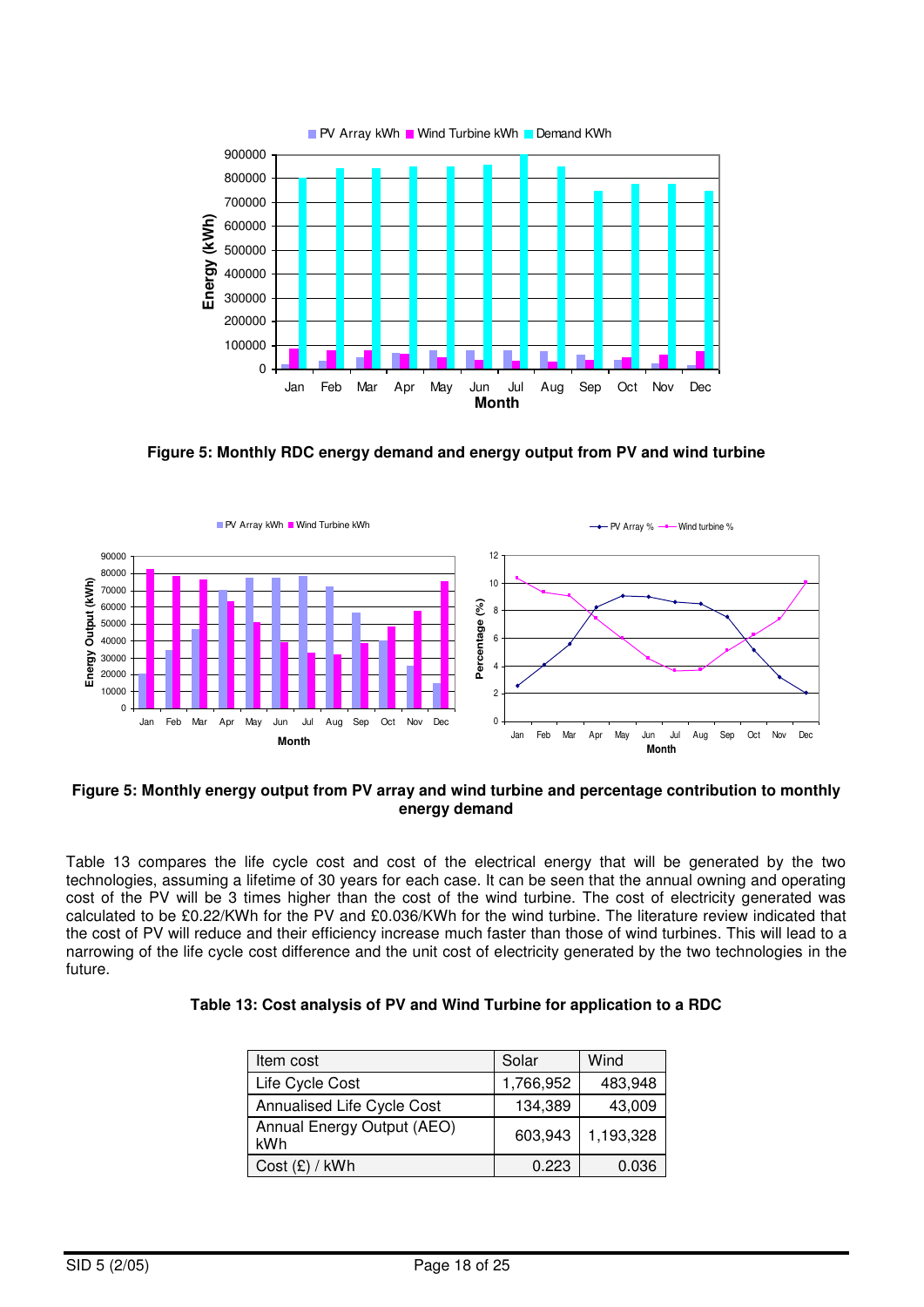#### *Objective 07: Opportunities for using solar energy in refrigerated food distribution*

#### **7.1 Abstract**

In this work package a review of food transport refrigeration was carried out and the possibilities of using solar energy to reduce refrigeration energy consumption and emissions were considered.

#### **7.2 Introduction**

The contribution of food transport to the UK"s greenhouse gas emissions is estimated to be 1.8% [19]. European and British regulations set general requirements as regards the storage and transport of perishable foodstuffs. Chilled products are usually transported at temperatures in the range  $0^{\circ}C$  to 7°C whereas frozen products require temperatures between -10 °C and -25°C. To protect perishable products during land transportation, mobile vapour compression refrigeration units are usually installed on transport vehicles. Most of these units are driven by a diesel engine, resulting in greenhouse gas emissions and noise. To study the potential of using PV to drive on-board refrigeration systems, a spreadsheet model was developed and a number of scenarios and design approaches were investigated: long haul operations (the vehicle is used continuously and spends most of the time on the road); long hours and deliveries (the vehicle is intensively used for long delivery rounds - long distances between delivery points); delivery rounds (the vehicle is used for relatively short delivery rounds) and short deliveries (the vehicle is only used for short delivery rounds). For each of these cases, two types of load (chilled and frozen) and two types of vehicle (articulated and rigid) were considered. The results of the analysis are detailed in Table 14.

| <b>Type of vehicle</b>                                                                                                 | <b>Articulated vehicle</b> |                              |                 |                  |                      |                                 |                 | 18-tonnes rigid vehicle |                      |                              |                 |                  |                         |                              |                 |                  |
|------------------------------------------------------------------------------------------------------------------------|----------------------------|------------------------------|-----------------|------------------|----------------------|---------------------------------|-----------------|-------------------------|----------------------|------------------------------|-----------------|------------------|-------------------------|------------------------------|-----------------|------------------|
| Type of cargo                                                                                                          | <b>Chilled</b>             |                              |                 |                  | <b>Frozen</b>        |                                 |                 | <b>Chilled</b>          |                      |                              |                 | Frozen           |                         |                              |                 |                  |
| <b>Scenario</b>                                                                                                        | -ong haul operations       | and deliveries<br>Long hours | Delivery rounds | Short deliveries | Long haul operations | deliveries<br>and<br>Long hours | Delivery rounds | Short deliveries        | -ong haul operations | and deliveries<br>Long hours | Delivery rounds | Short deliveries | haul operations<br>Long | and deliveries<br>Long hours | Delivery rounds | Short deliveries |
| <b>Total daily thermal</b><br>load (kWh)<br>Typical day with a<br>10°C ambient<br>temperature                          | 39                         | 29                           | 22              | 9                | 42                   | 68                              | 60              | 19                      | 18                   | 17                           | 14              | 5                | 23                      | 51                           | 49              | 13               |
| <b>Total annual</b><br>electrical load (kWh)                                                                           | 13500                      | 10100                        | 6800            | 3700             | 27200                | 42300                           | 36000           | 12800                   | 7200                 | 6700                         | 4700            | 2400             | 15400                   | 32700                        | 29800           | 9000             |
| Yearly number of<br>days with a positive<br>balance (solar power<br>in excess in respect<br>to energy<br>requirements) | $\Omega$                   | 0                            | 49              | 163              | 0                    | 0                               | $\mathbf 0$     | 0                       | $\Omega$             | $\mathbf 0$                  | 13              | 115              | 0                       | $\Omega$                     | 0               | $\Omega$         |
| <b>Yearly solar fraction</b><br>(%)                                                                                    | 31                         | 41                           | 61              | 100              | 15                   | 10                              | 11              | 32                      | 28                   | 30                           | 43              | 86               | 13                      | 6                            | 7               | 23               |

**Table 14: Application of PVs to refrigerated transport** 

Under the considered assumptions, the only case for which the output from a PV array on the roof of the vehicle will be sufficient to power the refrigeration unit successfully throughout the year to satisfy 100% of the load is the "short deliveries" of chilled products using a semi-trailer. For all other chilled food transport scenarios the PV will be able to cove between 30% and 86% of the refrigerated vehicle"s cooling load. For frozen food transport the PV will be able to cover between 6% and 35% of the cooling load. IN both cases hybrid systems will be required to satisfy annual cooling load demand.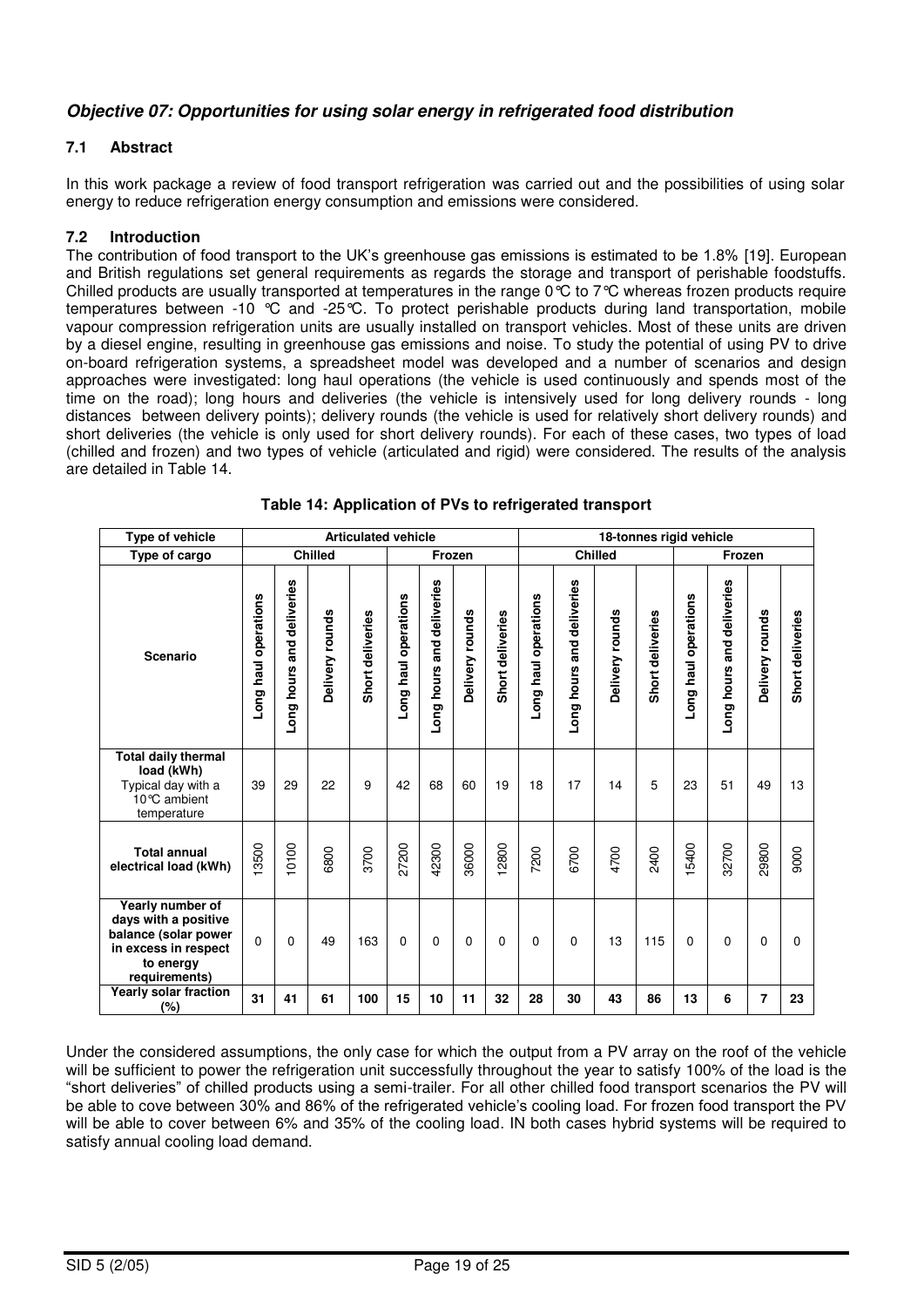#### *7. Conclusions*

This project considered the application of solar and other renewable energy technologies to the food distribution and retail industry. The main results of the study are summarised below.

- The food industry is well informed of the potential contribution of solar and other renewable energy technologies such as wind to energy conservation and reduction of greenhouse gas emissions.
- The main barriers to the application of renewable energy technologies in the food industry is the high capital cost of these technologies and their very long payback periods. PVs have much longer payback periods than wind turbines and also suffer from larger space requirements for their installation.
- Out of town supermarkets, petrol station forecourts and distribution centres have sufficient roof surface area for the installation of PVs to satisfy, on average, 5% of their electrical energy requirements.
- Analysis using a case study in a retail store employing design features for the utilisation of direct solar energy in the form of daylighting has shown that there is significant potential to reduce energy consumption. Main barriers to the wider application of daylighting is that it can only be applied to new stores or stores undergoing extensive refurbishment, the requirement to satisfy the new building regulations in terms of the overall thermal performance of the building fabric, the high cost of design and implementation in the first store, and the requirement to have consistent levels of illumination on certain types of food and non food products. Integration of daylighting with artificial lighting should be able to satisfy both energy and merchandising requirements at acceptable additional capital cost.
- Comparison of renewable energy technologies with energy conservation measures in retail food stores has shown that for current energy prices and government legislation, reduction of the energy consumption of refrigeration equipment and of artificial lighting are much more economically attractive than the application of renewable energy technologies. However, as the potential to increase further refrigeration and lighting efficiency at acceptable cost reduces, further reduction of the carbon footprint of supermarkets and other food facilities would only be achieved through: better integration and control of current technologies; technological developments and radical approaches in merchandising, and, the improvement of the performance of renewable technologies and their optimum integration within the building structure and with other conventional technologies.
- Comparison of the feasibility of application of PVs and a wind turbine, both of a 600 kWp electrical generation capacity, to a regional distribution centre has shown that over the lifetime of the investment the wind turbine will offer much lower electrical energy unit costs than PV. The generation capacity of the two technologies will vary out of face during the season and their use in combination will enable steady electrical energy generation throughout the year.
- Analysis has shown that it is feasible to use PVs to power the refrigeration systems of food distribution vehicles. The main drawback is the additional weight (1000-1500 kg) that will be added to the vehicle by the solar array and the storage device (batteries or phase change materials). The use of PV systems will be more suitable for vehicles with relatively low refrigeration requirements, for example, vehicles used for the distribution of chilled foods and for short journeys. For the transport of frozen foods that require higher refrigeration power requirements, hybrid systems (diesel/solar) could be considered. The use of solar energy becomes more effective as the refrigeration power requirements are reduced. Within the requirements of the ATP agreement this can be achieved through the use of vacuum insulation.
- A number of alternative approaches that have potential to reduce energy consumption in refrigerated food distribution have been identified, such as the use of the heat from the engine and the exhaust gases to power thermally driven refrigeration systems and integration of conventional and thermally driven refrigeration technologies with solar energy and thermal storage. More work is required to assess the potential, life cycle cost and environmental impacts and research and development needs to bring the most promising of these technologies to the market.

The project has identified a number of areas where further research and development is required to enable the wider adoption of renewable energy technologies in the food retail and distribution sectors.

- *Daylighting*: Design of supermarkets to maximise the use of daylighting at minimum capital cost. Issues to be considered include minimum acceptable lighting levels at different times of the day and optimum integration and control of natural and artificial lighting to continuously minimise energy consumption.
- Research into the application of transparent PV modules to appropriately oriented supermarket facades to replace conventional glazing. Research should include impact on reduction of structural costs over conventional roof mounted PVs and impact on daylighting.
- Investigation of approaches for integrated thermal management and real time intelligent control and diagnostics in supermarkets to optimise system operation and minimise emissions in real time.
- Evaluation and integration of renewables such as solar, wind, biomass and other low carbon technologies such as CHP, tri-generation, ground source heat pumps, within the context of overall thermal energy and environmental control of food facilities.
- Research into the reduction of thermal loads in refrigerated vehicles and alternative approaches to provide on-board refrigeration (sorption systems, PVs with thermal storage and all electric systems charged overnight using renewable energy at the regional distribution centre).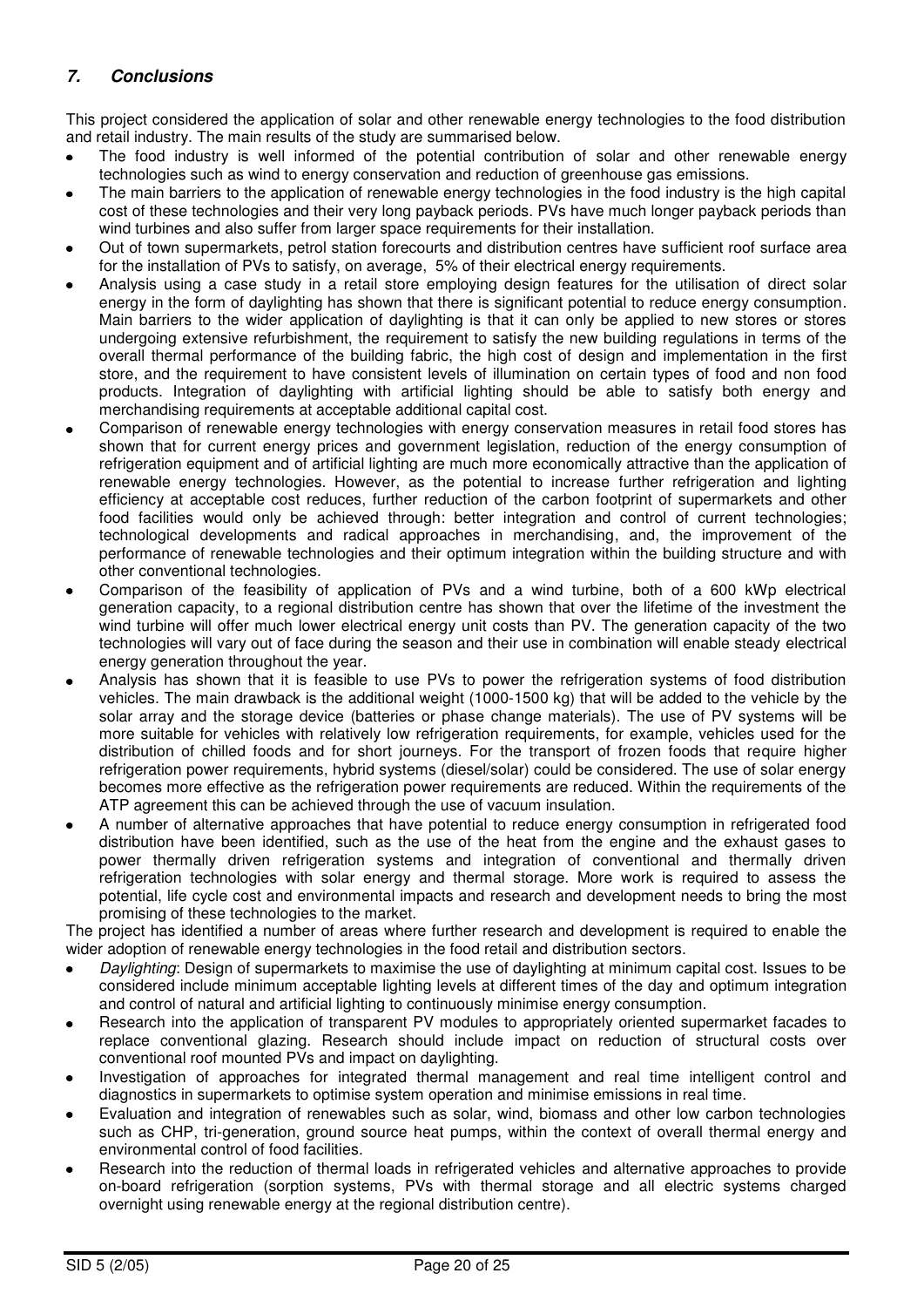#### **APPENDIX A.**



**Figure A1: Comparison of supermarket energy saving contributions from solar capture technologies, alternative renewable energy technologies and energy efficiency measures for a range 0 - 10 MWh annual energy savings**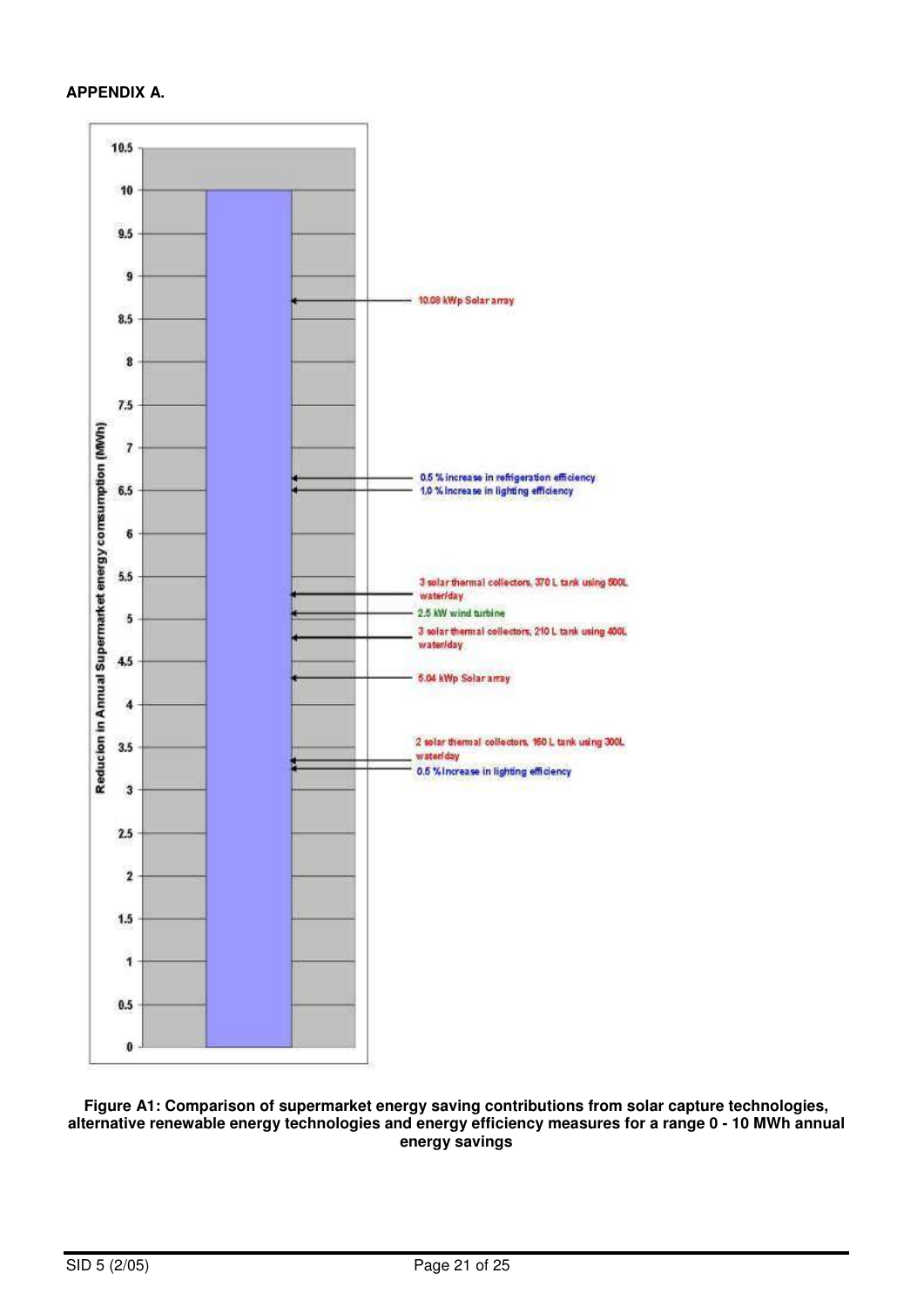

**Figure A2: Comparison of supermarket energy saving contributions from solar capture technologies, alternative renewable energy technologies and energy efficiency measures for a range 10 - 100 MWh annual energy savings**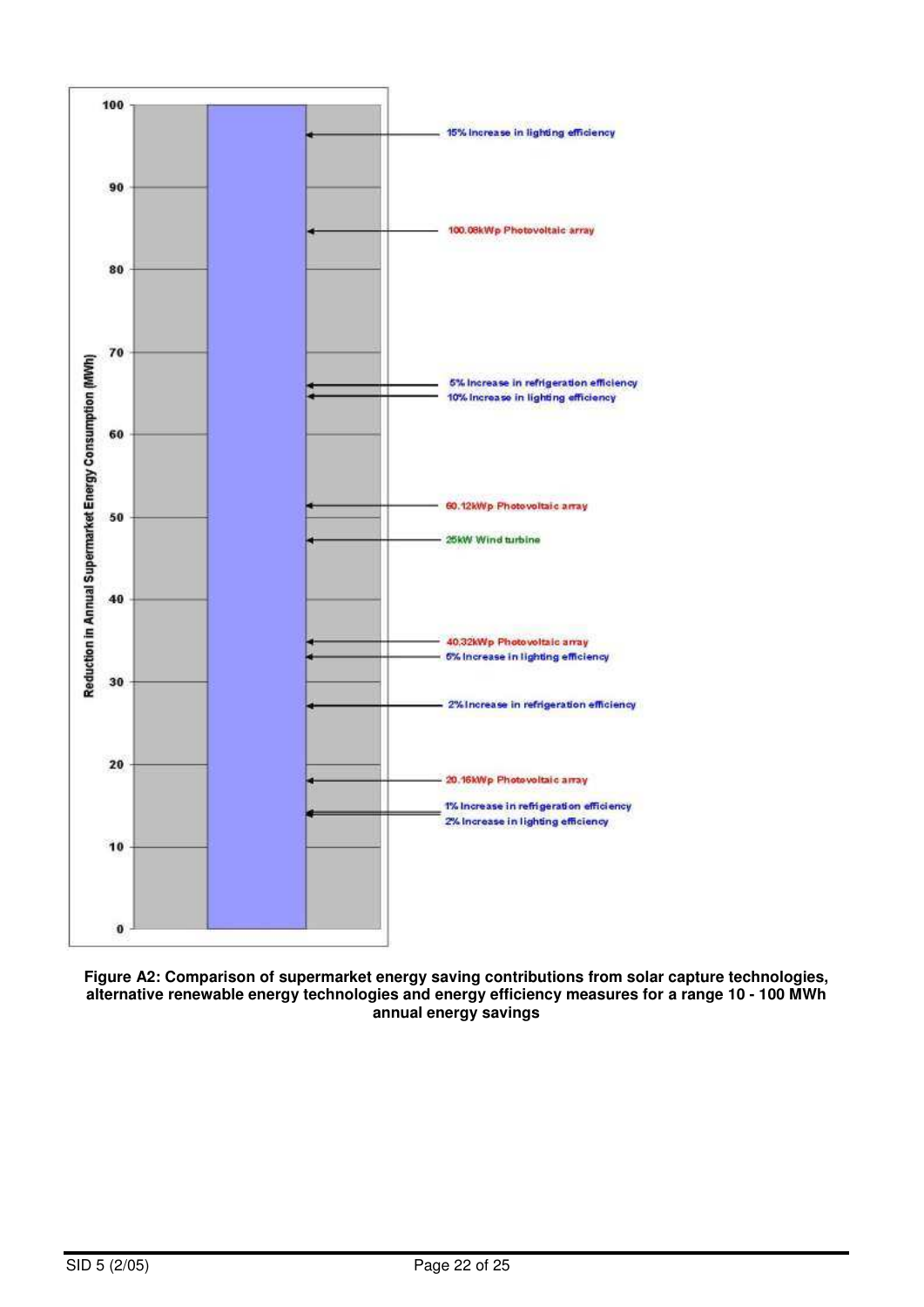

**Figure A3: Comparison of supermarket energy saving contributions from solar capture technologies, alternative renewable energy technologies and energy efficiency measures for a range 100 - 500 MWh annual energy savings**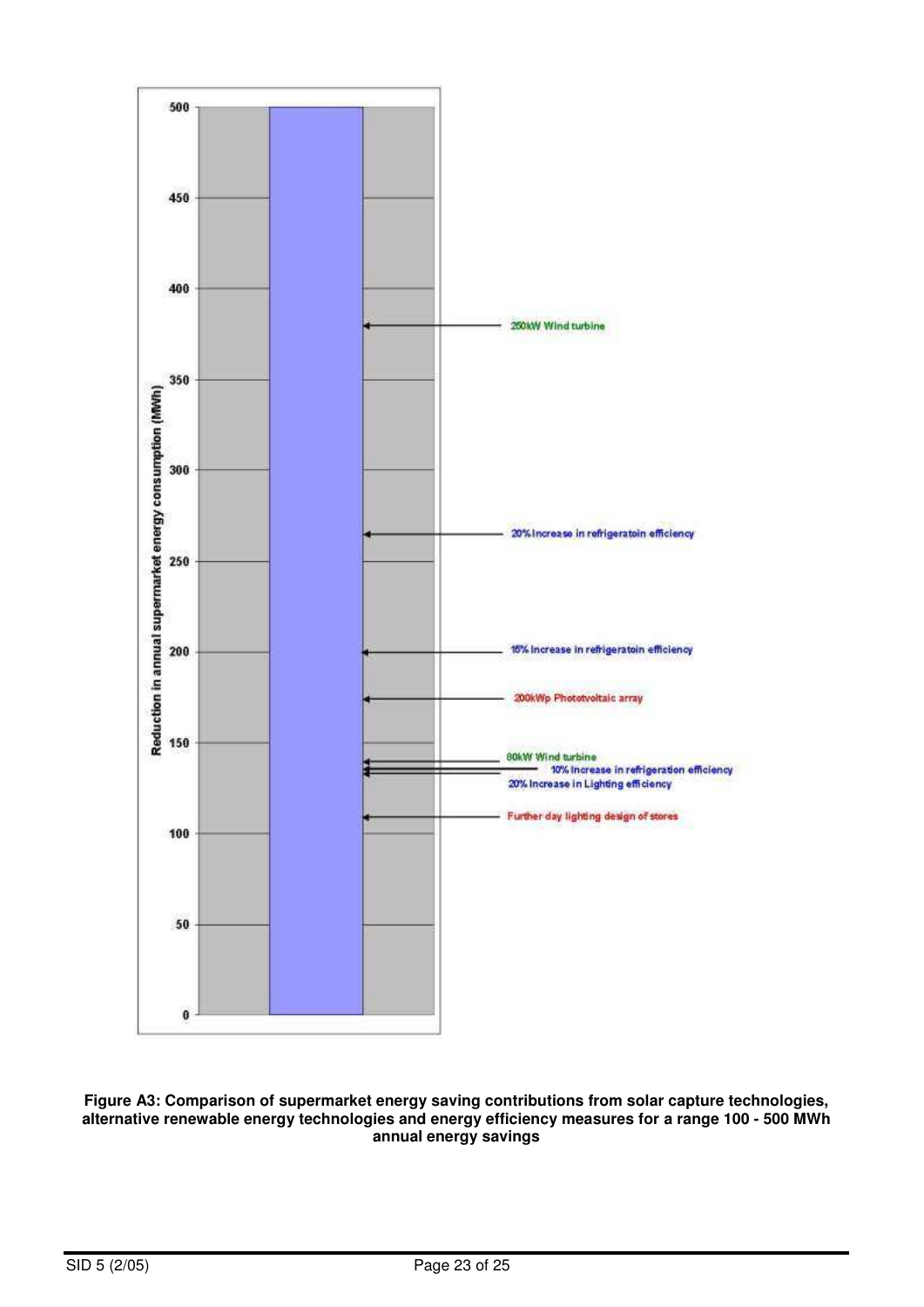## **References to published material**

9. This section should be used to record links (hypertext links where possible) or references to other published material generated by, or relating to this project.